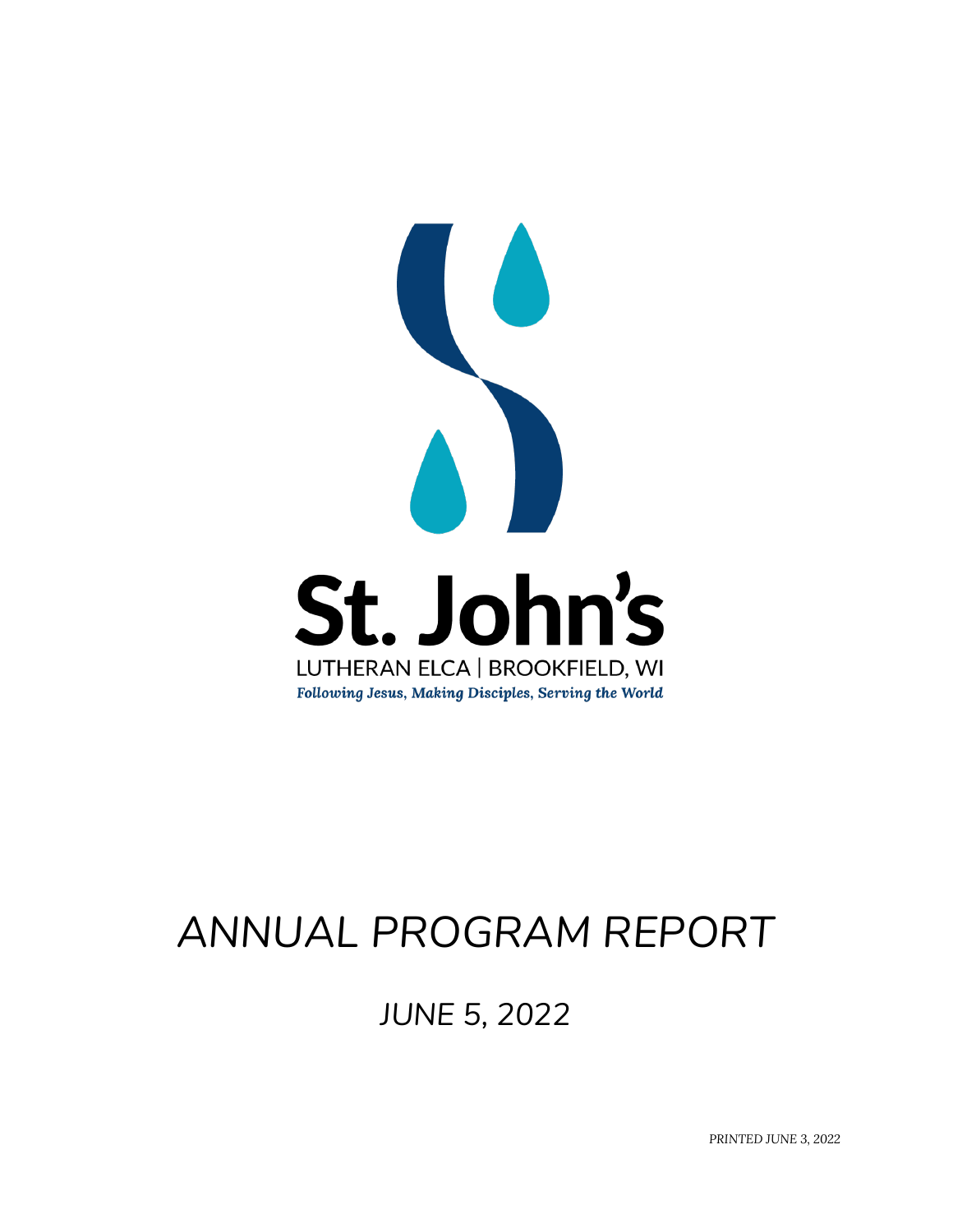## *TABLE OF CONTENTS*

| Member Report<br>$\bullet$<br><b>Human Resources</b><br>$\bullet$<br>Property<br>$\bullet$                                                                                                                                                                                                                                                                                                                                                                                                                                    |  |
|-------------------------------------------------------------------------------------------------------------------------------------------------------------------------------------------------------------------------------------------------------------------------------------------------------------------------------------------------------------------------------------------------------------------------------------------------------------------------------------------------------------------------------|--|
| <b>Endowment Team</b><br>$\bullet$<br>Finance Team/Treasurer Update<br>$\bullet$<br><b>Gifts and Memorials</b><br>$\bullet$<br><b>Groth Planning Team</b><br>$\bullet$<br>Memorial Garden with Columbarium<br>$\bullet$                                                                                                                                                                                                                                                                                                       |  |
| Faithful Friends - Make a Meal<br>$\bullet$<br>Jail Ministry<br>$\bullet$<br><b>Visitation Ministry</b><br>$\bullet$                                                                                                                                                                                                                                                                                                                                                                                                          |  |
| Akeri/Nguruma Parishes and School, Tanzania<br>$\bullet$<br>All Peoples Lutheran Church, Milwaukee<br>$\bullet$<br>Heroes of the Faith, El Salvador<br>٠<br>Bread for the World<br><b>Christmas Food Drive</b><br><b>ELCA World Hunger</b><br>Food Pantry Surplus to All Peoples<br>Garden Team<br>Hope Center<br><b>Luther Manor</b><br>Monthly Outreach Focus<br>Outreach Support<br>Prayer Shawl Ministry Group<br><b>Quilting Group</b><br>Refugee Resettlement<br><b>Winter Farmers' Market</b><br><b>Women's Center</b> |  |
|                                                                                                                                                                                                                                                                                                                                                                                                                                                                                                                               |  |
|                                                                                                                                                                                                                                                                                                                                                                                                                                                                                                                               |  |
|                                                                                                                                                                                                                                                                                                                                                                                                                                                                                                                               |  |
|                                                                                                                                                                                                                                                                                                                                                                                                                                                                                                                               |  |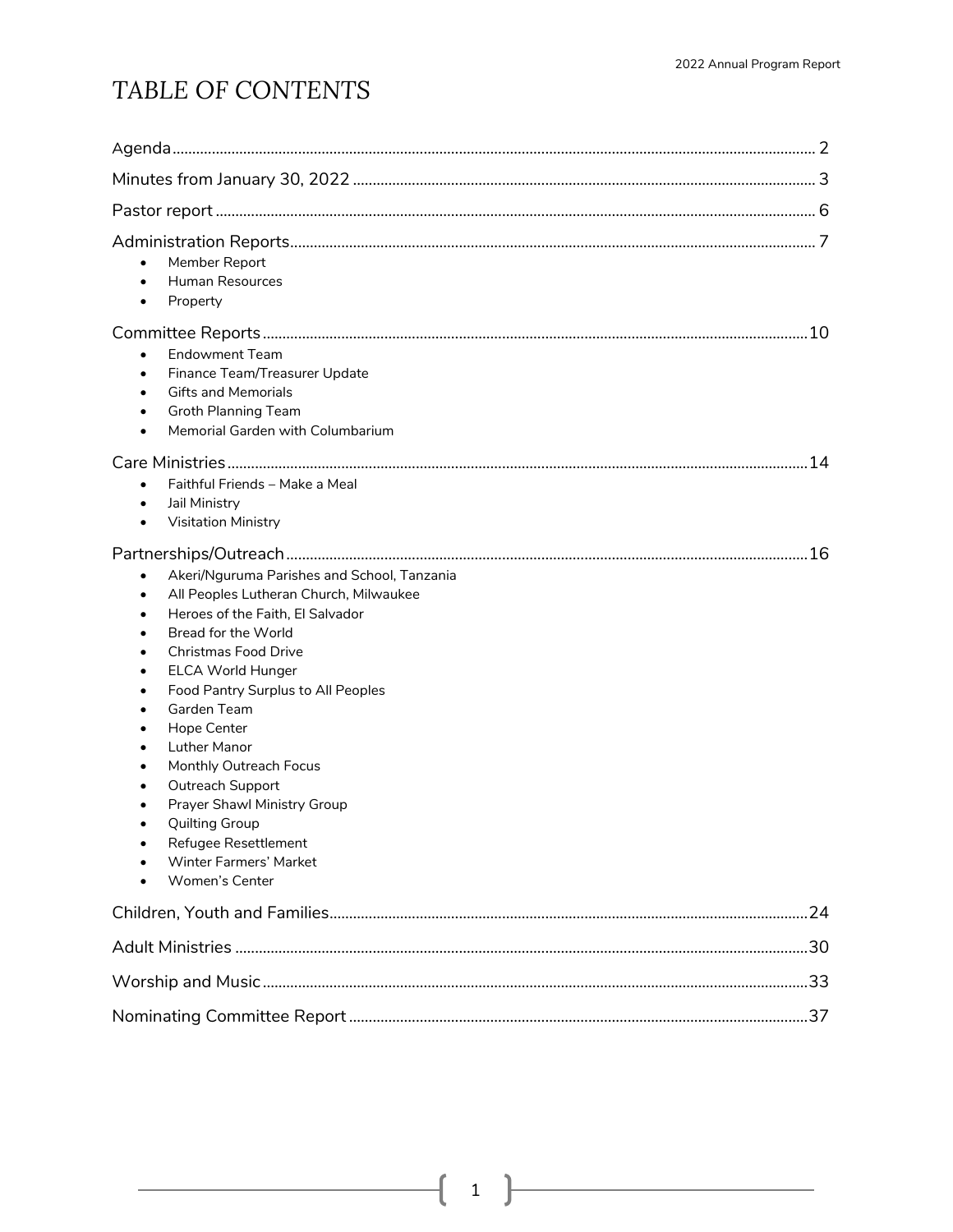## *AGENDA*

- 1. Call to Order, Opening Prayer
- 2. Adoption of Agenda
- 3. Approval of Minutes from the January 30, 2022 meeting
- 4. Treasurer's Report
- 5. Pastor, Staff, and Ministry Reports
- 6. Old Business
	- a) Call Process Update
	- b) GROTH Design
- 7. New Business
	- a) Nominating Committee Report / Election of Council Members
	- b) Staff Update
	- c) Ministry Message
- 8. Closing Prayer / Adjournment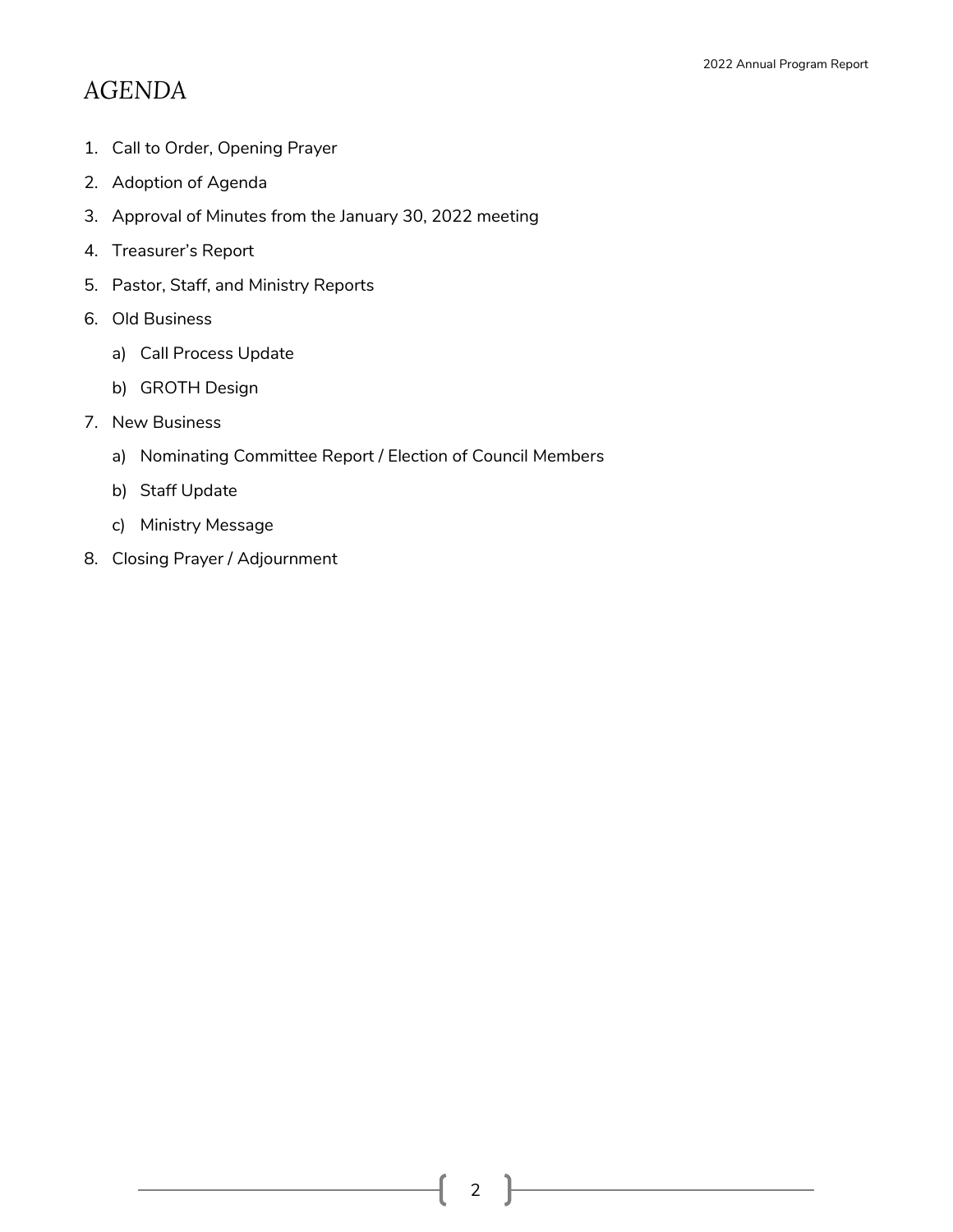## *MINUTES – JANUARY 30, 2022*

### **Congregational Meeting Minutes - January 30, 2022**

This St John's Annual Meeting is being held both in person and via Zoom.

Meeting was called to order at 12:03pm

Meeting Facilitator- Brian Zach

- Opening prayer
- Approval of the agenda
	- Keith Paukner moved approval of the 1/30/21 annual meeting agenda
	- Kathy Davis seconds
	- No further discussion
	- Motion carried
- Approval of the June 6, 2021 meeting notes
	- Mary Tollander moved approval of the 6/7/2021 meeting notes
	- Sandy Paukner seconds
	- No further discussion
	- Motion carried

Pastor's Report- Pastor Brian Halverson

- 2022 Goals
	- Call an Associate Pastor
	- Enhance worship by upgrading the sound and projector system
	- Continue to grow the youth programming

Old Business- Brian Zach

• No questions or follow up

New Business- Brian Zach

- Audit Report
	- Have not yet completed but will update as soon as it is completed
- Committee Financial Report
	- Deb moved approval of the Financial Report
	- Doris seconds
	- No further discussion
	- Motion carried
- Council news
	- Dawn Williams is now stepping down from the St John's Treasurer position
		- 3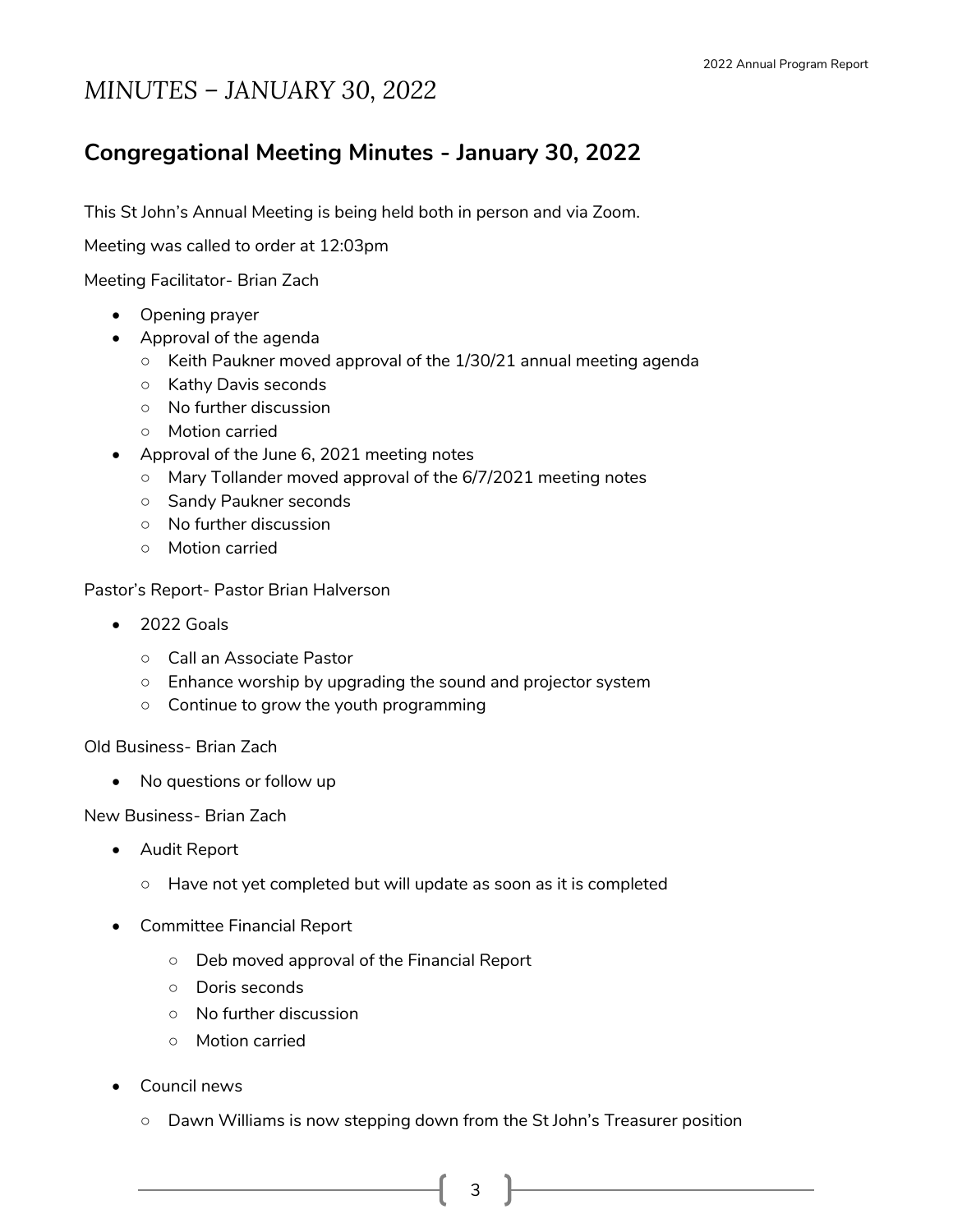## *MINUTES – JANUARY 30, 2022*

- **Staff News** 
	- 2 employees will be leaving the St John's staff
		- Dan Thompson- property team
		- Diane- office staff
			- Questions
				- How long will these employees still be employed?
					- Both will be on about a month

- Council
	- A few members of the council will be stepping down
	- Approval of committee to appoint new council members
		- Penny moved approval to appoint new committee
		- Ken seconds
		- No further discussion
		- Motion passed

Budget Discussion- Dawn Williams

- Thank you for all who attended the listening sessions
	- Questions
		- Maintenance services is the cost to tune the organ
		- Technology upgrades- 2 computers need to be upgraded
		- Utility- 6% has been added due to inflation
		- Are the costs associated with the addition of an associated pastor included in this budget?
			- $\bullet$  Yes, the cost is included starting in June which is  $\frac{1}{2}$  way through the year.
				- Looking for an associated pastor with 5-7 years' experience
					- The job description is very clear with what the congregation is looking for.
				- All costs associated with an associate pastor are included in the budget.
- A thank you to the finance team and staff was expressed
- Approval of the presented budget
	- Kathy Davis moves approval of the proposed budget
	- Doris seconds
	- No further discussion
	- Motion approved- budget passed

4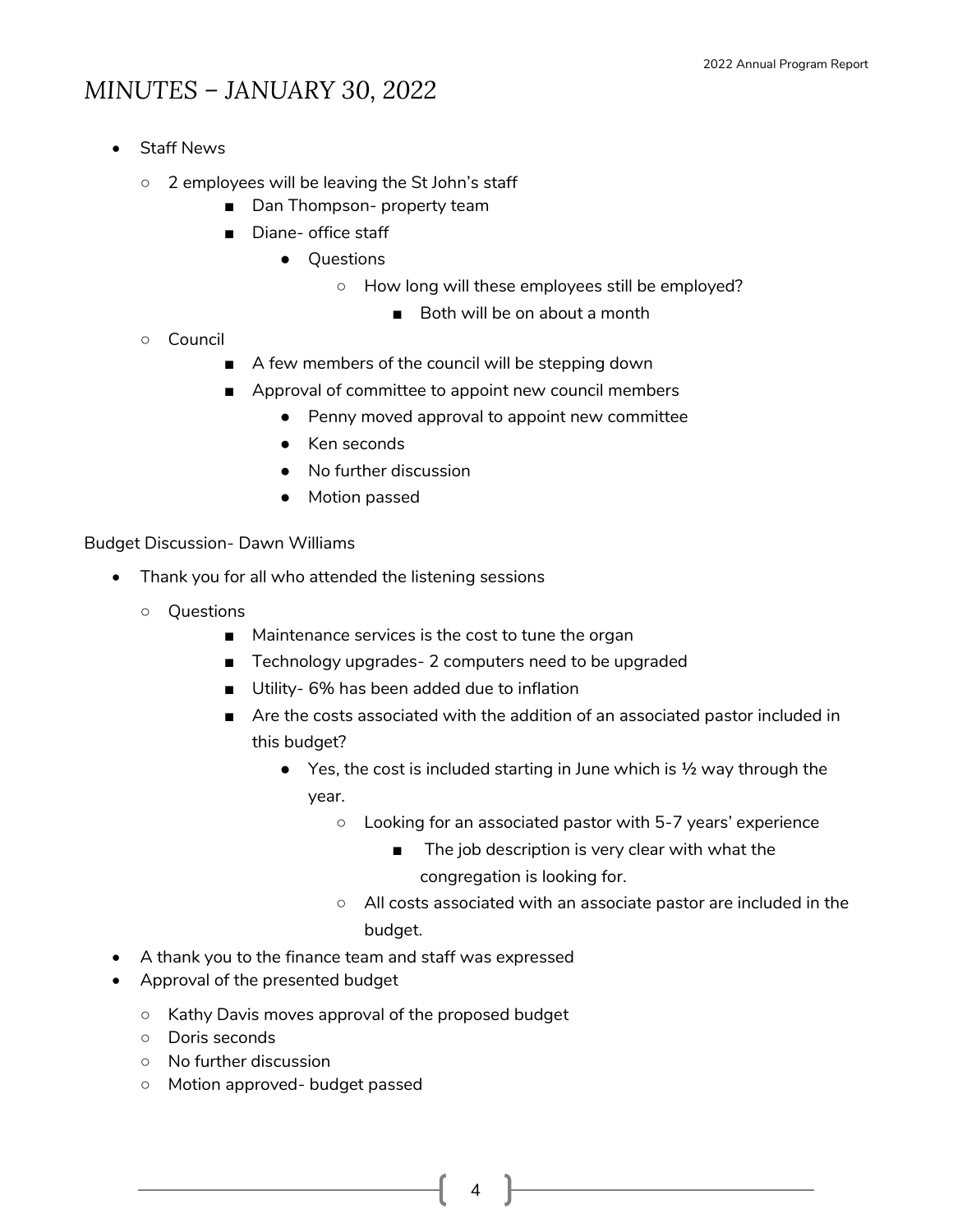## *MINUTES – JANUARY 30, 2022*

President Brian Zach

- Call Committee for associate pastor
	- We have 5 confirmed and a 6th in the process of being confirmed
		- Approval of the call committee
			- Deb moves approval of the call committee
			- Phil Lange seconds
			- No further questions
			- Motion approved
- A thank you to all staff, volunteers, council and all involved in keeping our church going was given

Meeting was called to adjourn at 12:34pm

- Kathy Davis moves approval to adjourn
- Penny seconds
- No further discussion
- Motion passed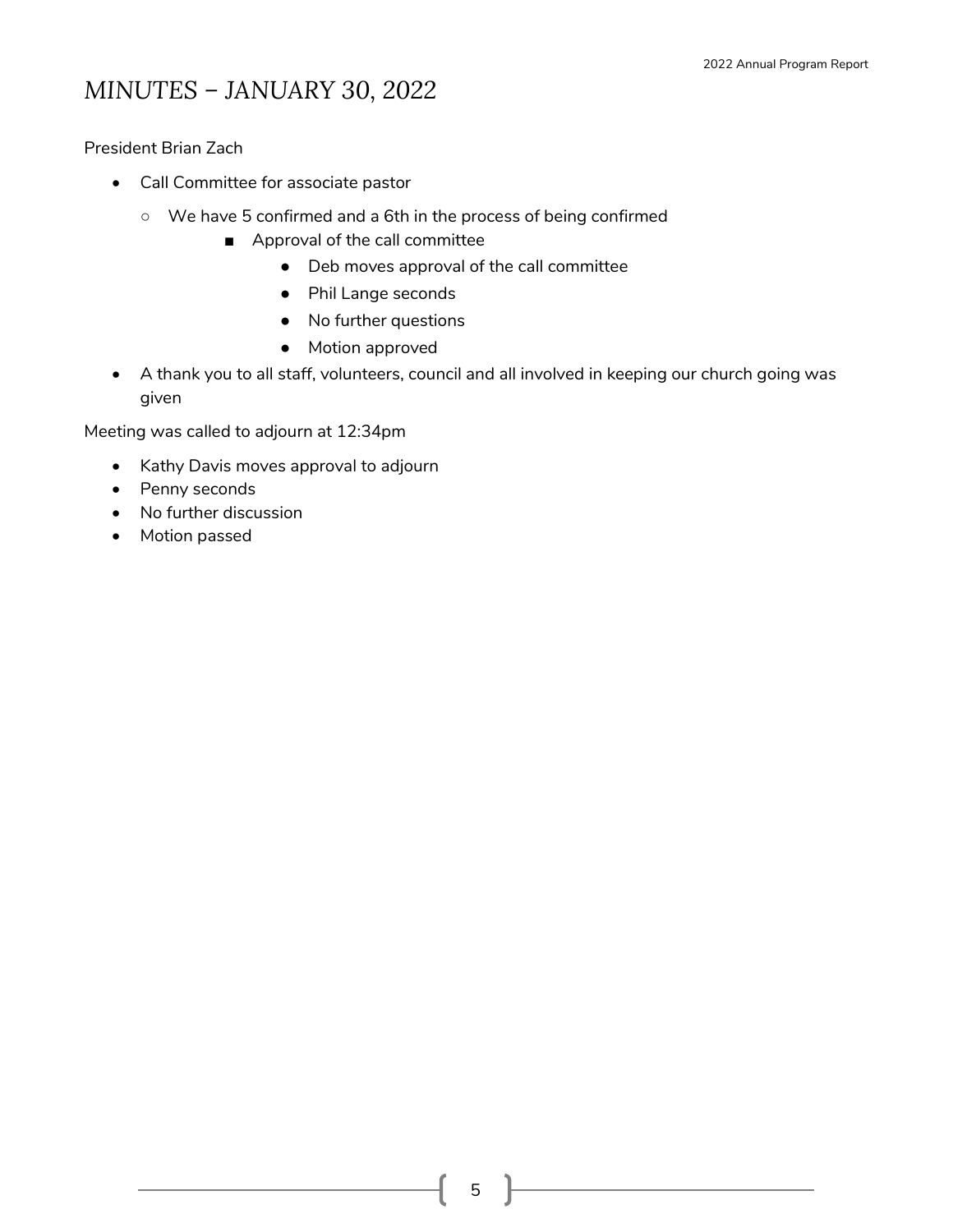## *PASTOR REPORT*

#### **Senior Pastor Annual Report**

*Pastor Brian Halverson*

This has been an exciting and challenging year at St. John's. As you will read in the following ministry reports, St. John's has provided a breadth of activities, programs, and opportunities to serve our communities that help to create and sustain connections and relationships. We have continued to upgrade our technology in our worship space and improve our existing equipment to provide a better digital presence in our streaming services.

We are pleased to have welcomed new staff persons to St. John's. Rebecca Mitchel is our new bookkeeper and is insuring that our accounts are balanced and reconciled. Sue Smith is our new administrative assistant, keeping our office well managed and functioning. We are grateful to have them on our team! Sadly, we have had to say good-bye to others. Our building supervisor, Dan Thompson, who moved to the Chicago area in March. We are currently looking to find his replacement. In our preschool, we are saying goodbye to one of our teachers, Jan Simon, who is moving to Colorado with her family.

As we move forward, we will explore new ways to engage us in the life of the church and to provide opportunities for spiritual growth through worship, service, and small group ministries. The mission of the church remains the same: to carry the message of the gospel of Jesus Christ into the world, relying and depending on the grace of God through the enthusiasm of the Holy Spirit to give us the guidance and strength to accomplish what God has in store for us.

"May the God of hope fill you with all joy and peace in believing, so that you may abound in hope by the power of the Holy Spirit". (Romans 15:13)

6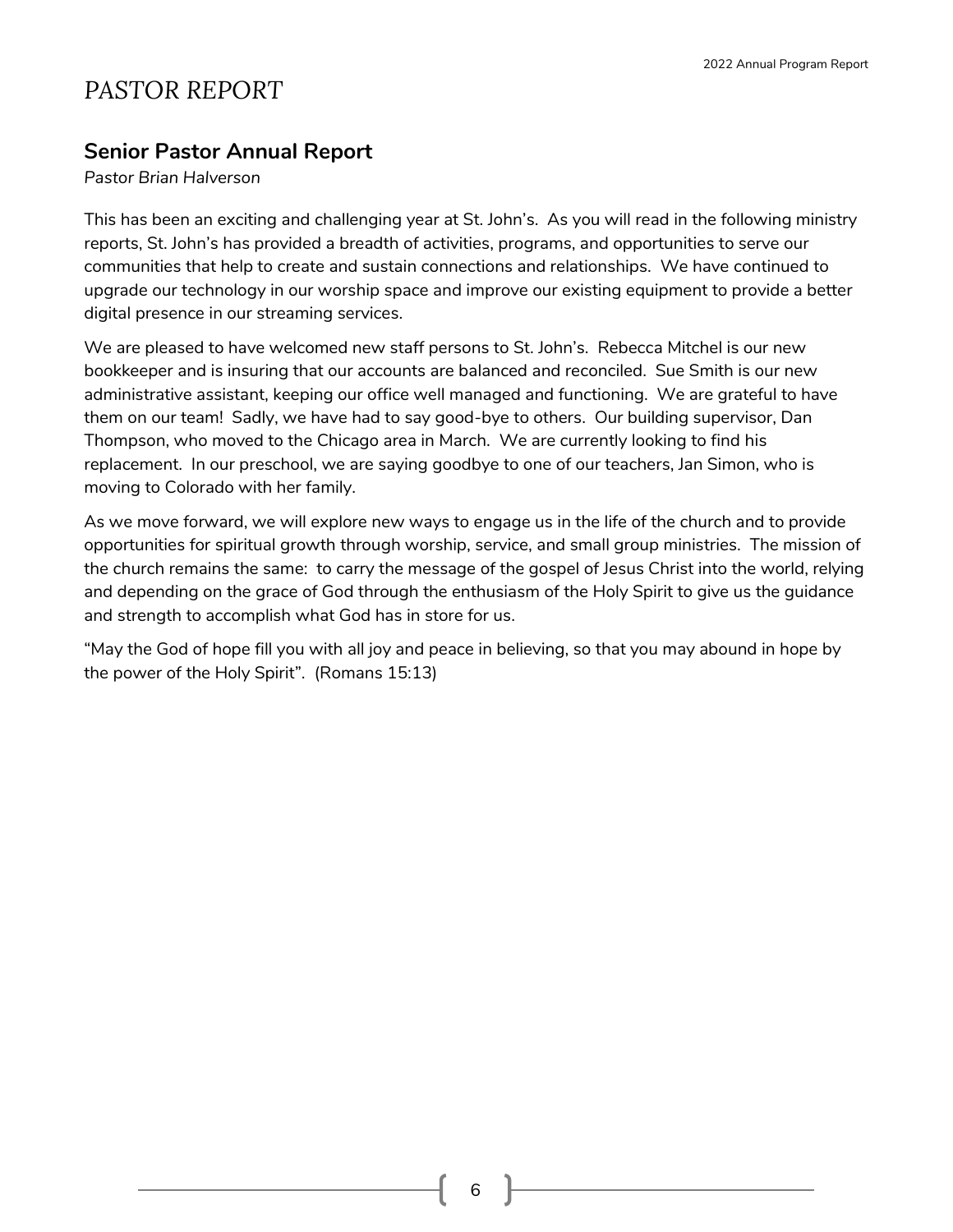## *ADMINISTRATION*

#### **Membership Report for 2021**

*submitted by Diane Wilke-Zemanovic, former Office Manager*

#### **Members Received:**

Kathy and Dave Sturgill Barry and S. Jill Dahlgren Dennis And Diane Mueller Curtis and Jennifer Templin (children: Cooper and Gwendolynn) Marie and Jordan Emmons (child: Timothy) Angela and David Sidebottom (children: Joseph and Henry) Justin and Anna Douglas (children: Evelyn and David) Dennis and Phyllis Whitehead

#### **Members Removed:**

Michael, Janelle, Joshua and Zachary Schnepf

#### **Baptisms:**

Eloise Alice Grissman Mallory MacKenzie Adams Jackson David Moran Grayson James Lipscomb Caleb Carlson Erdahl

#### **Funerals:**

Ruth Rehfeld Peg Miller Gretchen Brueske Kathy Wicklund Mark Klemm Avis (Sue) Miller Karen LaHahn Virginia Jung Ken Biefeld Dolores Hartman John Wolfmeyer

#### **Weddings:**

None

7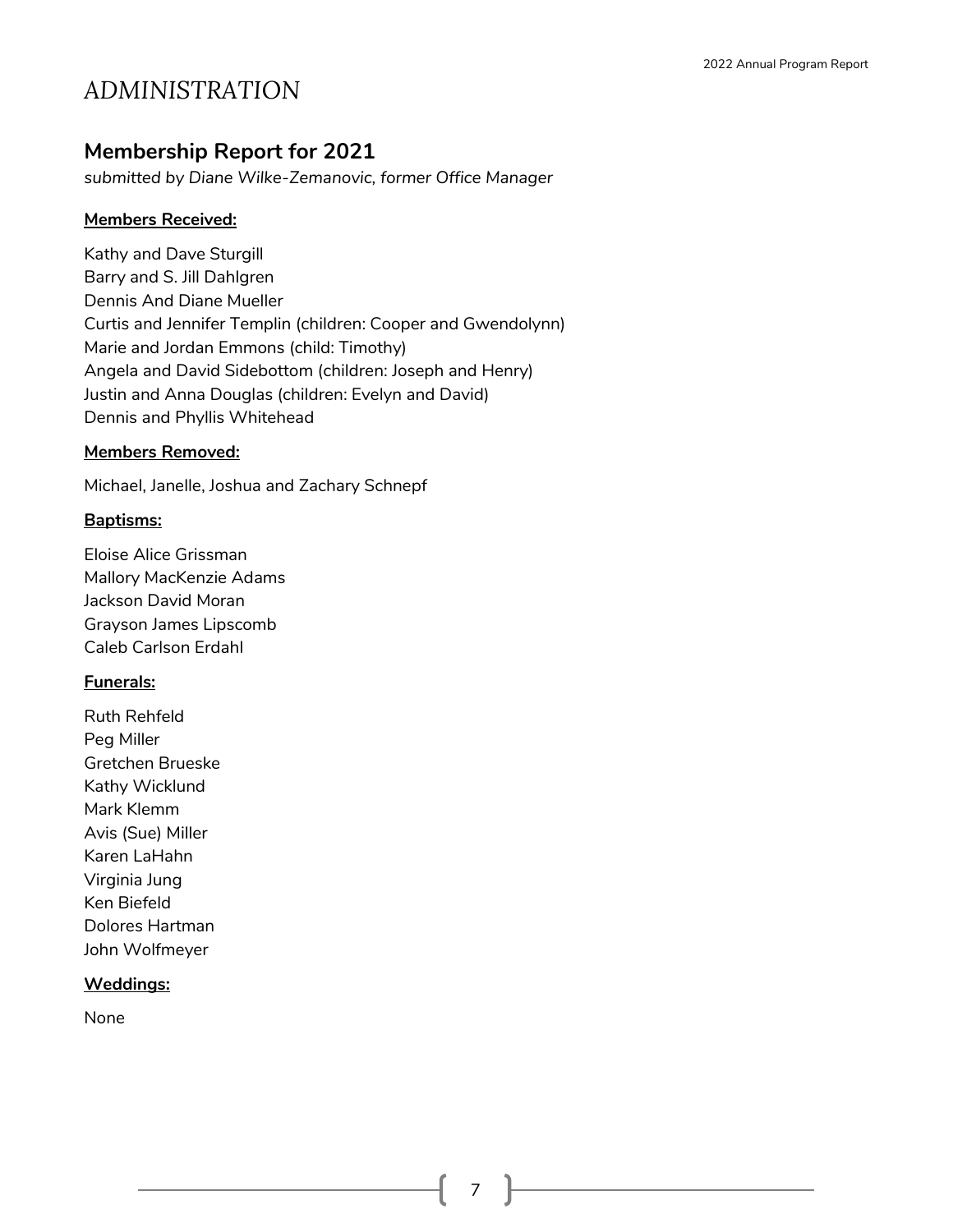### *ADMINISTRATION*

#### **Human Resources**

*submitted by Lisa Belli-Fuchs*

The staff members at St. John's Lutheran Church are vital to our ministry. The Human Resources Committee (the "Committee" or the "HR Committee") is a strategic partner with St. John's Lutheran Church leadership and the Congregation and is committed to assisting in the development of a high performing staff, capable of supporting the mission of the church. The Committee's core responsibilities include maintenance of job descriptions, participation in recruitment and staffing, performance management, employee relations, investigations and disciplinary actions through termination, employee development, compensation and benefits design, budgeting and administration, Human Resource information management, regulatory compliance related to employment, Human Resources policy development and monitoring of compliance with them. During the program year ended May 2022, the HR Committee, in partnership with Council, continued to work on the impacts on Covid 19 as it pertains to staff and Human Resource policies. This work included consultation and proposals for updates to Covid protocols with more in-person activities. Additionally, during the program year, the HR Committee reviewed and updated the Human Resource Policies and Procedures as well as the Annual Performance Appraisal process. Policies were incorporated to comply with new laws including but not limited to, the law pertaining to the exemption status of salaried personnel. Also, during this year, the Committee assisted in job description evaluations and the selection and recruitment process for the following positions: Office Manager, Youth Ministry Coordinator, Financial Administrator, Building Supervisor and Office Administrative Assistant. The HR Committee continued to monitor St. John's performance management process, which enables managers to have more robust discussions with staff about what each is doing well and how that person can be even more effective. The Committee trained interim and new employees on the process and ensured Annual Reviews and new employees' 90-Day Reviews were conducted. The performance management process at St. John's continues to be effective and enables us to serve our strategic priorities. We look forward to continuing to work closely with Council to ensure that St. John's continues to have a high-performing staff, which serves the mission of our church at a high level.

#### Respectfully submitted,

St. John's Human Resources Committee Mark Sabin, Chair **Lisa Belli-Fuchs** Tom Potratz, Secretary **Example 20 Exercise Contracts** Kathy Davis Brian Zach, Ex-Officio Lori Schettler

John Seamonson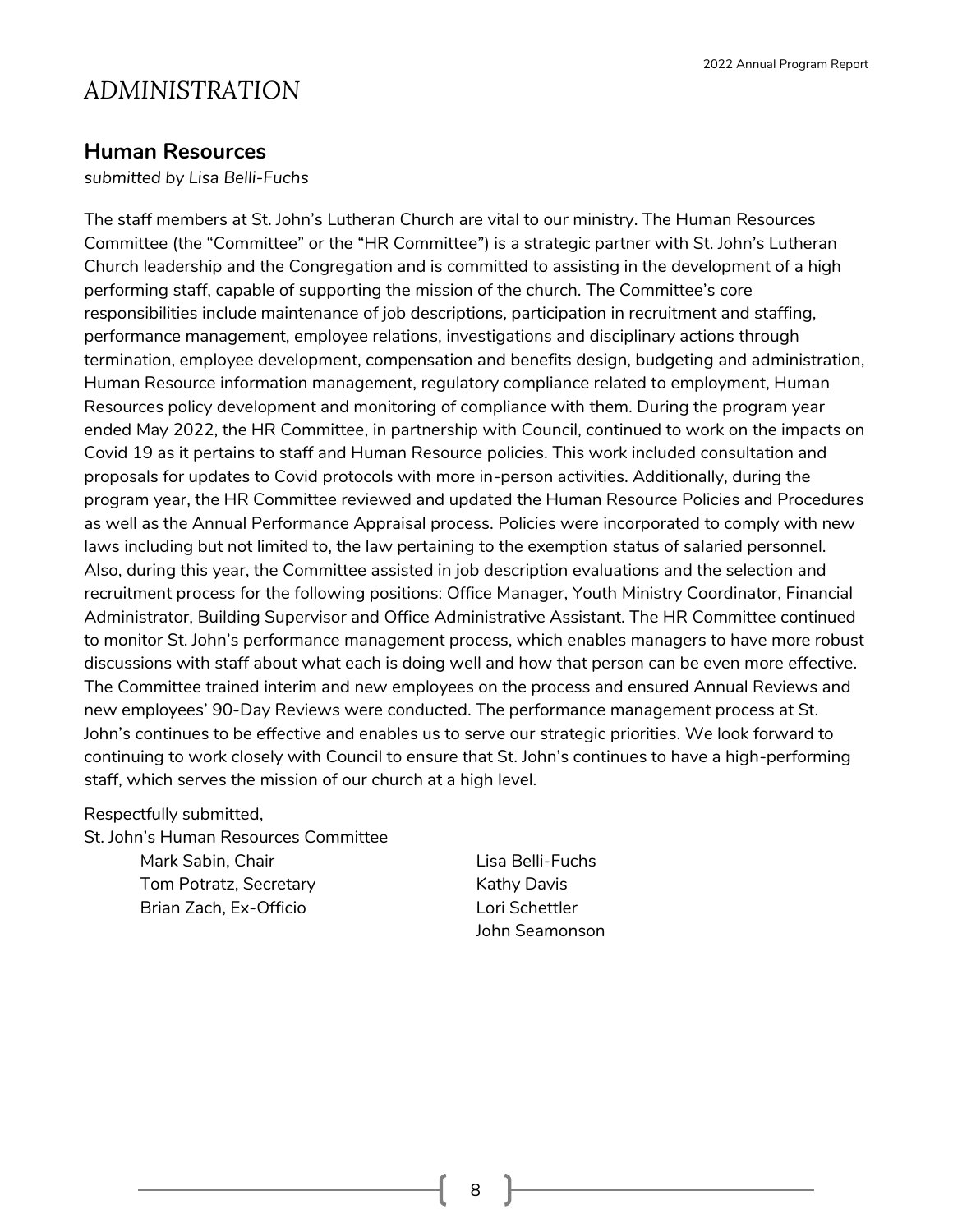## *ADMINISTRATION*

### **Property Team**

*submitted by Brian Zach*

The St. John's Property Team strives to be proactive in keeping God's house well maintained, operationally safe, clean, functional, and well organized, both inside and out. We are blessed to have a dedicated group of men and women on the Property Team who meet every Tuesday morning to carry out the necessary preventative maintenance and needed activities. Additionally, the Property Team meets on other days for special projects which include, spring and fall exterior yard clean up, tree removable, wiring pulling, painting, along with partnering with and supporting other ministry groups. Thank you to all the Property Team members for serving and supporting St. John's. We are so blessed by your wiliness to share your time and expertise which saves St. John's a great deal of expenses.

Furthermore, St. John's is grateful to have a detailed orientated custodial team who help keep St. John's a clean and sanitized environment. Debra and Cindi, thank you for your commitment to St. John's!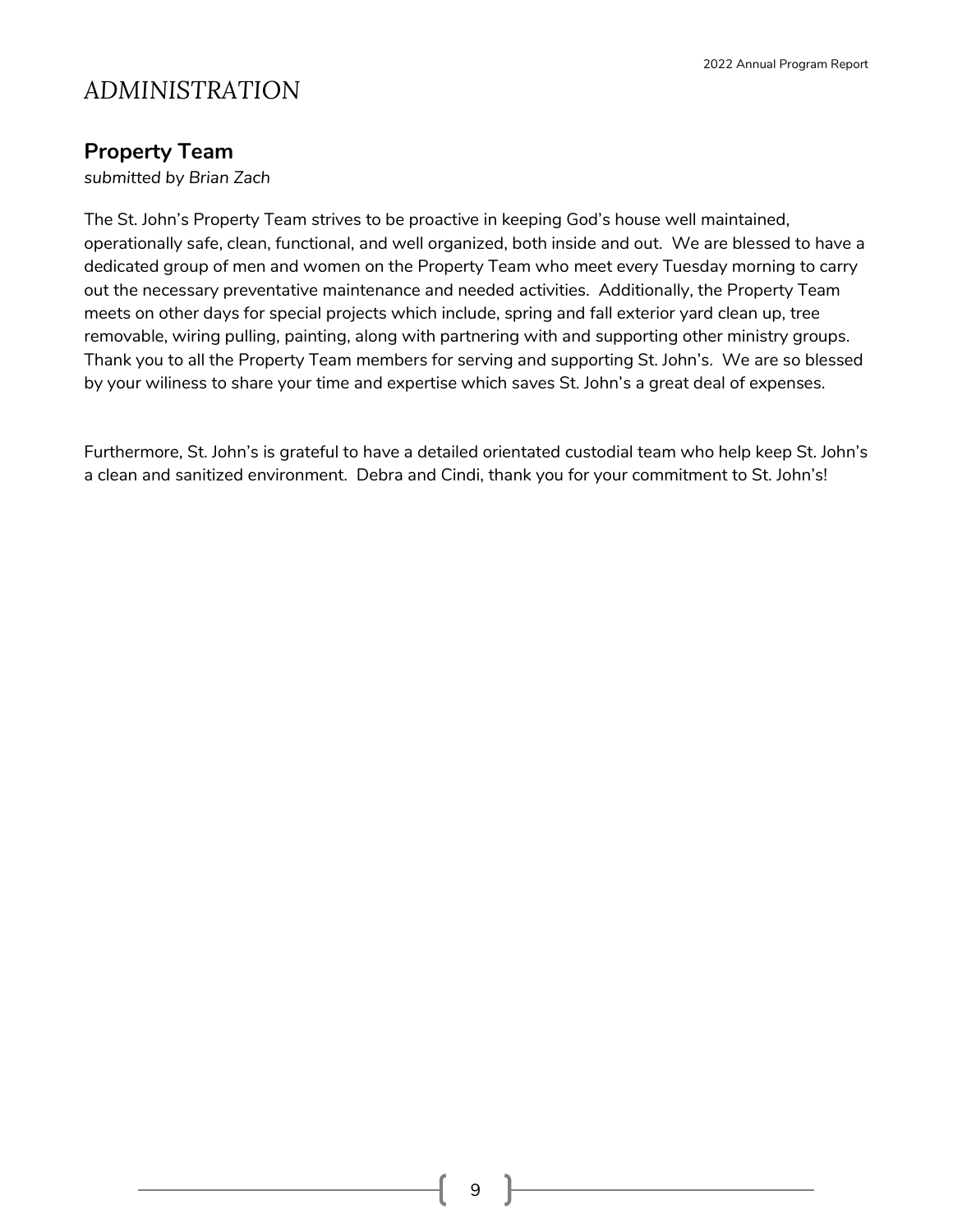### **Endowment Fund**

*submitted by Phil Lange, chair*

Committee: Jennifer Cranfill (Term Expires May 2025) Carole Lewis (Term Expires May 2024) Angie Rose-Mueller, Recording Secretary (Term Expires May 2025) Mark Sabin, Financial Secretary (Term Expires May 2023) Phil Lange, Chairperson (Term Expires May 2023)

As reported at the previous Congregational meeting held in January 2022, the Endowment Committee was fortunate in being able to offer two "Open-Window" distributions in March and October 2021 which resulted in an outreach distribution totaling \$31,000. The Committee was hopeful that another "Open-Window" session would be available in the first quarter of 2022. However, due to continued volatility within the investment markets and the negative impact on returns and growth, we are having to delay offering another "Open-Window" at this time. We will be continuing to monitor the marketplace while safeguarding the Endowment Fund.

The following summarizes the Endowment Fund's Balance Sheet as of May 7, 2022.

|                                              | <b>Balances as of</b> | <b>Balances as of</b> |
|----------------------------------------------|-----------------------|-----------------------|
|                                              | May 7, 2022           | Dec. 31, 2021         |
| <b>ASSETS:</b>                               |                       |                       |
| Vanguard Wellington Fund - Admiral           | \$131,419             | \$150,928             |
| Receivable from St. John's                   | O                     |                       |
| <b>TOTAL ASSETS</b>                          | \$131,419             | \$150,928             |
| <b>LIABILITIES &amp; FUND BALANCE:</b>       |                       |                       |
| <b>Grants Payable</b>                        | \$0                   | \$0                   |
| Fund Balance:                                |                       |                       |
| <b>Funds Available for Distribution</b>      | 9,326                 | 28,835                |
| <b>Restricted Fund Balance</b>               | 122,093               | 122,093               |
| <b>Total Fund Balance</b>                    | \$131,419             | \$150,928             |
| <b>TOTAL LIABILITIES &amp; FUND BALANCE:</b> | \$131,419             | \$150,928             |

#### **St. John's Lutheran Church - Endowment Fund Balance Sheet**

The Committee has provided an updated brochure describing the Endowment Fund and its purpose (available at the Church's information desk), We are also provided periodic updates and information within the "Weekly Happenings" and monthly "Inspire". We are hoping that you will consider ways in which you too can help support the ongoing outreach mission of St. John's Endowment Fund through "The Gift that will Keep On Giving".

If you have any questions concerning the Fund or this report, please contact any one of our Committee members.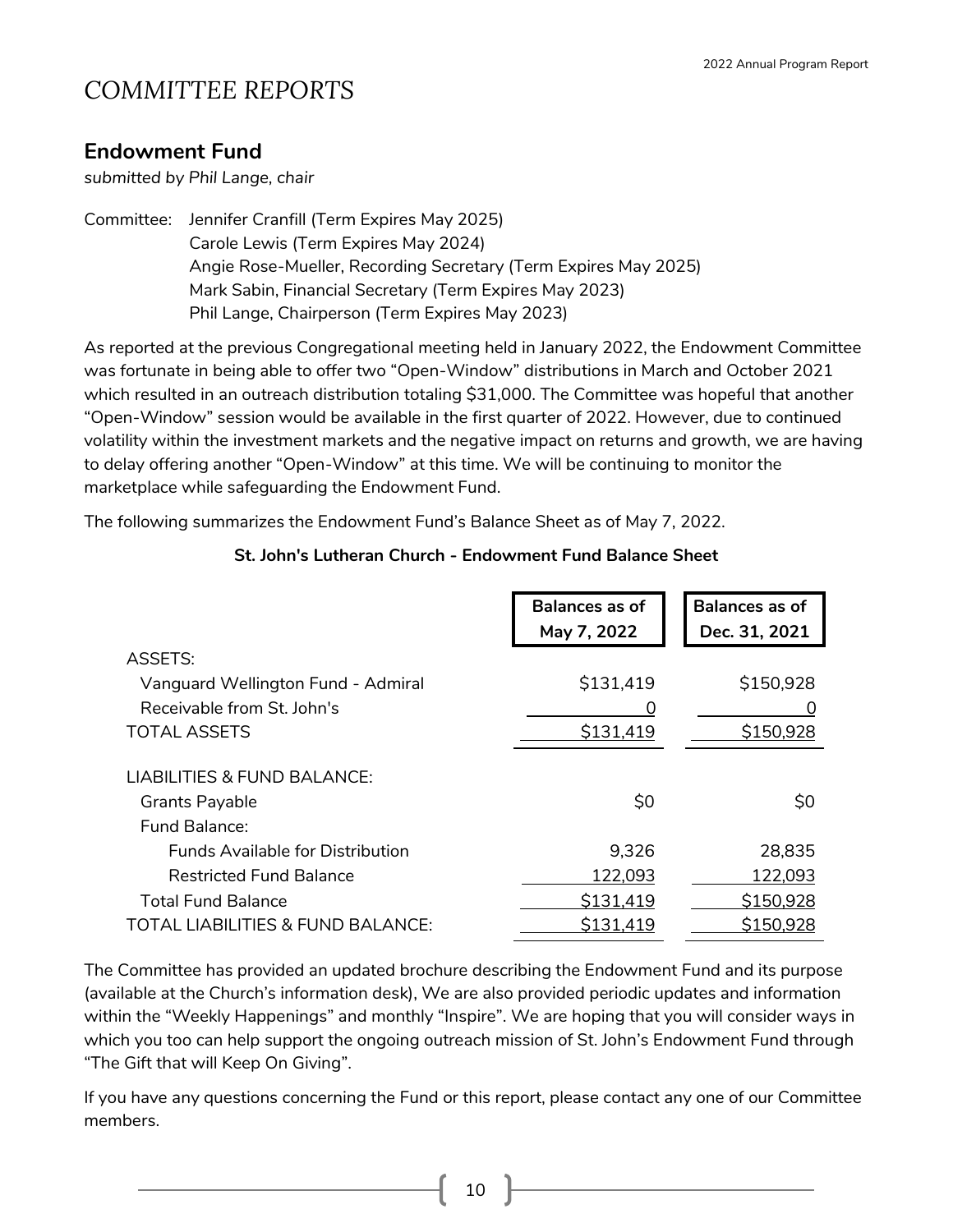### **Finance Team/Treasurer Update**

*submitted by Carrie Peters*

While St. John's continues to have strong financials, the Finance Team has begun to explore deferring expenses and other contingency planning to align with giving trends.

- The April 30 reconciled financials yielded the following:
	- Giving YTD is 12% lower than last year
	- Total income is 17% below YTD budget
	- Total expenses are 17% below YTD budget
- \$9,790 was transferred into the Capital Improvement Fund per our procedures for excess days cash on hand
	- Sanctuary technology updates will be a capital improvement project this year

### **Gifts and Memorials**

*submitted by Barb Reed, chair*

The Gifts and Memorials committee consists of four members: Dick Granholm, Barb Reed (chair), and LoRayne Schmidt (who is currently on leave from her commitment to the committee) and Jim Truax. We'd like to thank Jan Gregoire for her time serving on the committee. Committee members can serve two consecutive three-year terms, and two of our members have terms that should be ending.

The committee has not met since Covid began and will be working on updating records with the new administrator. A brochure is available which explains procedures used within the committee and offers information on memorials to families who have lost a loved one. Anyone wishing to leave a gift or memorial in memory or honor of someone can complete the "Designation of Gift" form. Persons or committees requesting to use undesignated memorial funds for an unbudgeted need within the church can complete a "Request for Use of Funds" form. Both forms are available at the Information Desk or from the church office. A memorial book located in the chapel is used to record the names of those who have given memorials in memory of a loved one.

If you'd be interested in serving on the committee, please contact a member of the committee.

### **GROTH Planning Committee**

*Submitted by Brian Zach*

St. John's has partnered with Milwaukee-based GROTH Design Group to develop a master plan for our building and grounds.

Below is the timeline of what activities have taken place. Please note: this is not a meeting-bymeeting timeline, but a high-level recap of the events.

 $11$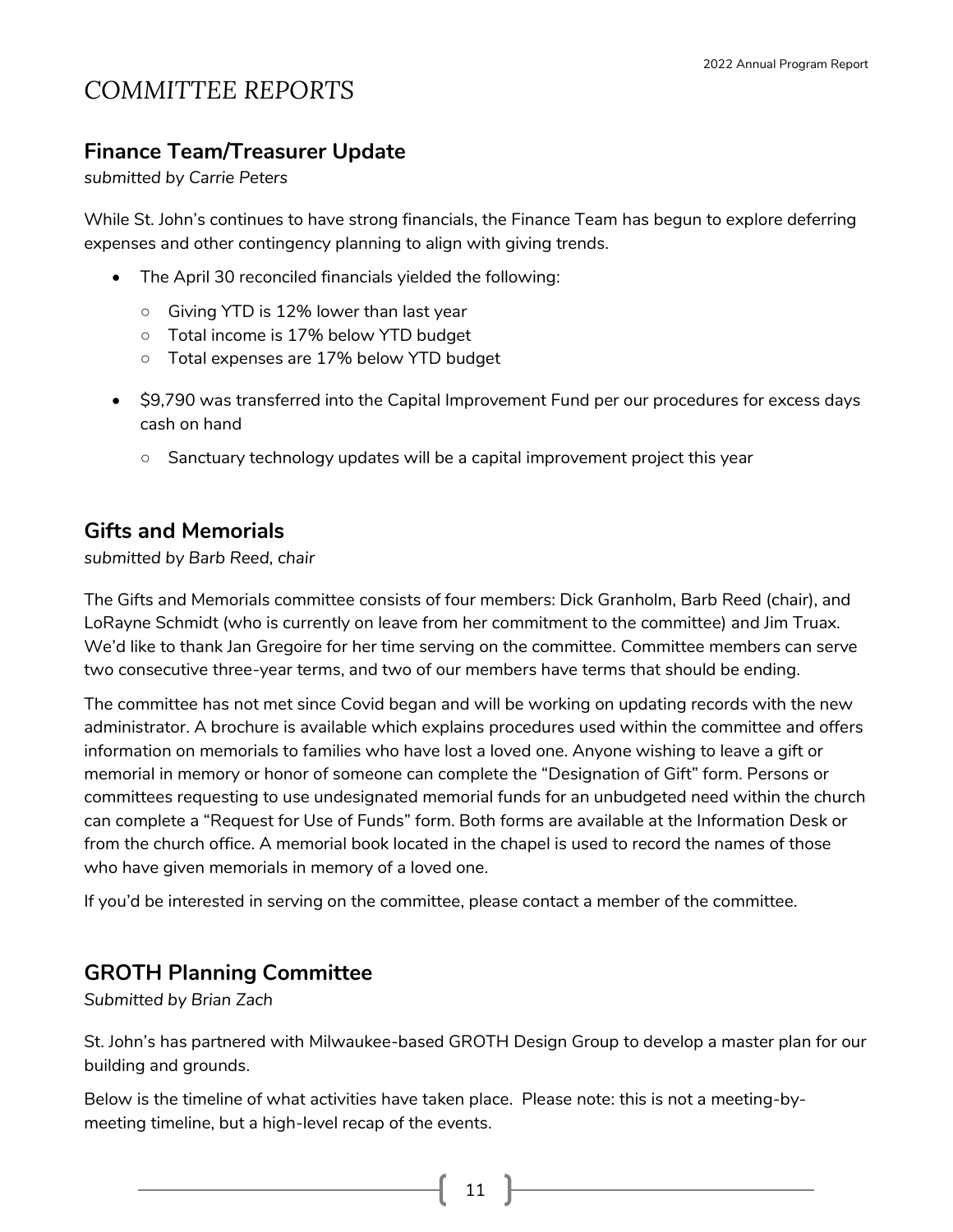| 2020   | Conversations of potential larger interior and exterior projects (i.e., identifying a main<br>entry, Circle Drive repair, etc.) lead to our partnership with GROTH Design                                                                                                                                                                                                         |
|--------|-----------------------------------------------------------------------------------------------------------------------------------------------------------------------------------------------------------------------------------------------------------------------------------------------------------------------------------------------------------------------------------|
| Summer | Mechanical, Electrical, Plumbing (MEP) assessment was conducted to determine the<br>individual lifespans of these areas throughout the church. Pinpointing potential<br>concerns and support for any future work/construction which may occur.                                                                                                                                    |
| Fall   | Two congregational Visioning Workshops held by Paul Barribeau of GROTH Design to<br>guide and assistance in creating a master plan. Additional meetings were held with<br>ministry leaders to assess their needs and building usage. These meetings and<br>workshops allowed GROTH to shape the master plan and possible design options to<br>meet our short and long-term needs. |
| Winter | Initial findings from the Workshops and ministry meetings were presented to the team<br>for review and feedback.                                                                                                                                                                                                                                                                  |
|        | GROTH share various architectural drawings to the group which created possible<br>solutions to our identified short and long-term needs.                                                                                                                                                                                                                                          |

\_\_\_\_\_\_\_\_\_\_\_\_\_\_\_\_\_\_\_\_\_\_\_\_\_\_\_\_\_\_\_\_\_\_\_\_\_\_\_\_\_\_\_\_\_\_\_\_\_\_\_\_\_\_\_\_\_\_\_\_\_\_\_\_\_\_\_\_\_\_\_\_\_\_\_\_

#### **2021**

| Winter | Additional St. John's members were brought on board to assist, as the scope of the<br>project expanded. The project "expanding" was derived from the Workshop sessions,<br>ministry leader meetings, and feedback from the team. |
|--------|----------------------------------------------------------------------------------------------------------------------------------------------------------------------------------------------------------------------------------|
|        | New team members began looking and prioritizing the original ideas (i.e., identifying a<br>main entry, Circle Drive repair, etc.) compared to the additional short and long needs<br>discovered in the September meetings.       |
| Spring | Meetings were held as a group and with GROTH Design deciphering priorities of the<br>identify short and long-term needs in potential interior and exterior changes.                                                              |
|        | GROTH share new architectural conceptual drawings to help visual guide our<br>conversations and discernment.                                                                                                                     |
| Summer | Members visited Grace in Grace Lutheran in Grafton, along with two churches in<br>Madison for an in person understanding of construction possibilities and to hear from<br>church leaders about their work with GROTH Design.    |
|        | More meetings were held to look over redefined drawings and provide feedback.                                                                                                                                                    |
|        | A representative from Mission Investment Fund (a financial ministry of the ELCA) spoke<br>the group about possible funding opportunities and services they provide for churches<br>looking at construction projects.             |
|        | VJS Construction Services was brought in by GROTH Design to share construction<br>estimates based on the short and long-term needs we identified.                                                                                |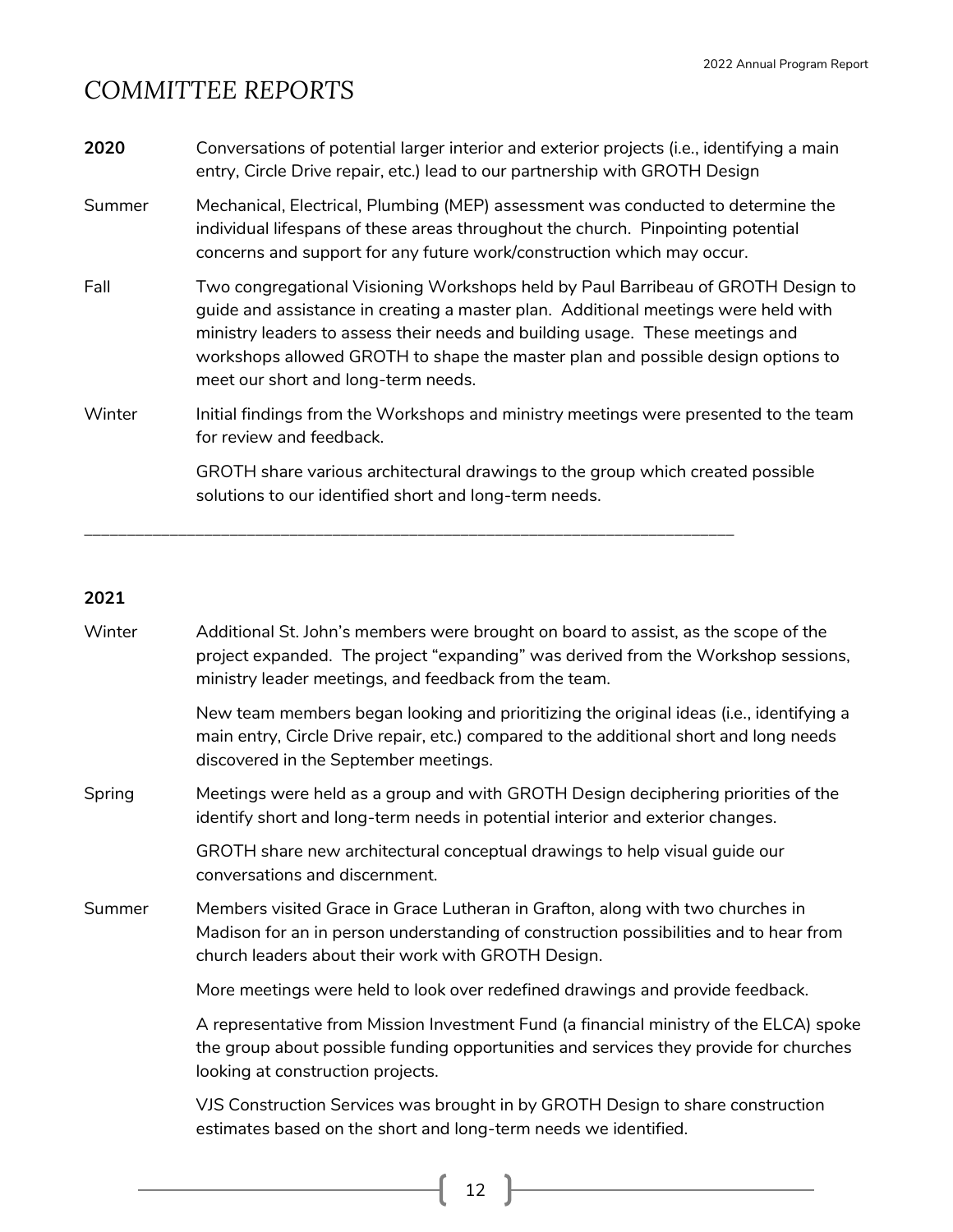| Fall | Meetings with GROTH Design and VJS continue as the team works through drawings |
|------|--------------------------------------------------------------------------------|
|      | and concept changes.                                                           |

Winter Meetings continue as the team continues to give feedback and reviews new tweaks and changes from VJS and GROTH Design.

#### **2022**

| Winter | The group inches closer on finalizing potential plans which can be share with the entire<br>congregation.                                                                            |
|--------|--------------------------------------------------------------------------------------------------------------------------------------------------------------------------------------|
| Spring | On May 22, a congregational meeting was led by Paul Barrribueau of GROTH Design to<br>share the potential construction/improvements to better meet our short and long-term<br>goals. |
| Summer | Congregational dialog will continue by attaining feedback from the potential design                                                                                                  |

At this time St. John's has not committed to any construction or improvements, but as you have read above, a great deal of work has been done to explore the possibilities.

proposals that were presented on May 22. Please stay tuned for more details.

Thank you for your continued support and prayers!

#### **Memorial Garden with Columbarium**

*submitted by Mark Aamot*

Dedicated in October 2017, the St. John's Memorial Garden and Columbarium continues to serve our congregation in both end-of-life planning and death and burial. There are 72 niches in the Columbarium and approximately half of them are sold. Fifty-six individuals have arranged to be inurned in the Columbarium. The Garden has been debt-free since August 2020. Members of the Committee continue to perform the upkeep of the Garden throughout the seasons of the year. Members of the Committee also share our experience with area congregations when contacted.

During the past year funeral services have been held in the Garden and the Easter Sunrise Service also was celebrated there. The Garden is a beautiful place for meditation and prayer. The following committee members are available to share information about the Garden and the purchase of niches and pavers: Karen and Mark Aamot, John and Mary Almasi, Darlene Bahr, Dick Granholm, Jeff and Kyle Weyer and Marlene and Ralph Zick.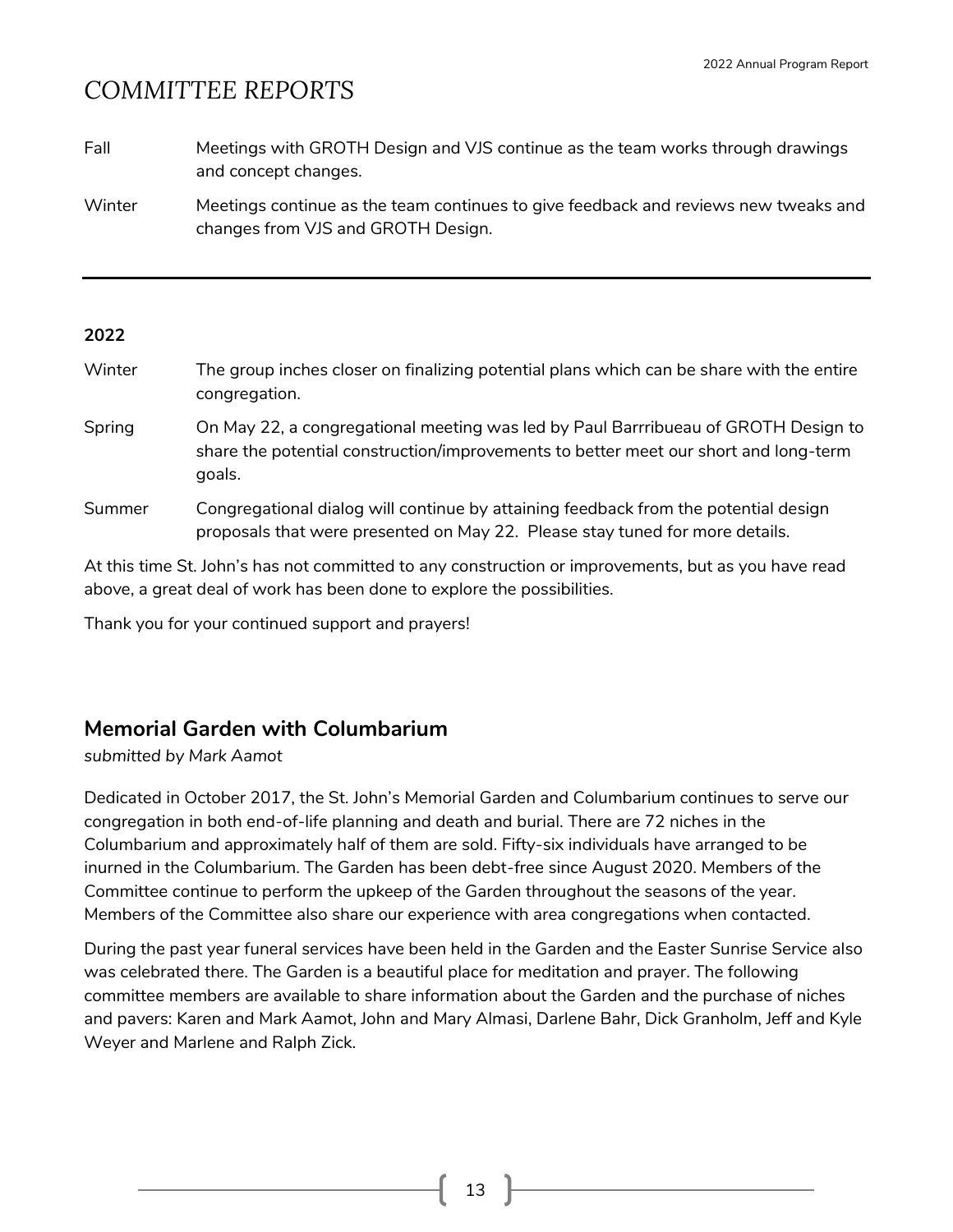## *CARE MINISTRIES*

#### **Faithful Friends ~ Make a Meal**

*submitted by Carole Lewis and Judy Klawitter*

Faithful Friends- Make a Meal ministry grew out of Women's Ministries at St. John's fourteen years ago. This ministry has coordinated St. John's members who were willing to take a meal to a member who had an illness, surgery, or some other need. Over time, good ministries may come to an end, or develop a new beginning. That became true for Faithful Friends during and after COVID-19 entered our lives.

A NEW BEGINNING for Faithful Friends would have the same purpose but would be done in a different way. Carole Lewis and Judy Klawitter coordinated this ministry since 2008. St. John's is currently looking for new leadership to carry on Faithful Friends-Make a Meal in a simpler way, using Sign-Up Genius. This new approach would require minimal time commitment.

If you would be interested in continuing this caring ministry, Carole and Judy would be happy to answer any questions. Please give this opportunity your prayerful consideration, and feel free to call them with your questions.

Faithful Friends-Make a Meal ministry has brightened the lives of many over the years! We are hopeful that, with this new approach, it will continue to touch the hearts of our St John's family!

### **Jail Ministry**

*submitted by Jane Babcock*

On the evening of April 21, approximately twenty members of the St. Dismas Jail Ministry team gathered at St. Williams Catholic Church in Waukesha for a dinner and an opportunity to reconnect, marking the start-up of a new season of service at the Waukesha County Jail. It was a wonderful evening for renewing friendships, exchanging cherished memories, reviewing jail policies, and making plans for the coming summer and fall. It was also a time of sharing a bit of our stories including what had led each of us to become involved in the ministry and what it is that draws us back and holds us year after year.

Due to Covid restrictions, it had been a year since I had been at the jail itself, and I am grateful to have been blessed in being able to follow several prisoners as they have moved into the state prison system. Two of these inmates have stayed in close touch over the years through visits, letters, and phone calls. For one of them, incarceration will be a lifetime sentence and so having someone to talk with to provide encouragement and feedback is vitally important. Being able to continue our ministry with them has been a very rewarding part of what I do.

There is within the jail ministry a small group of volunteers who operate quietly in the background helping to facilitate vital services for inmates which the jail has approved but needs help in providing. For instance, there is a wonderful ophthalmologist in the community who has made helping the inmates who have vision needs his special project. Once a month he appears at the jail with all his

 $14$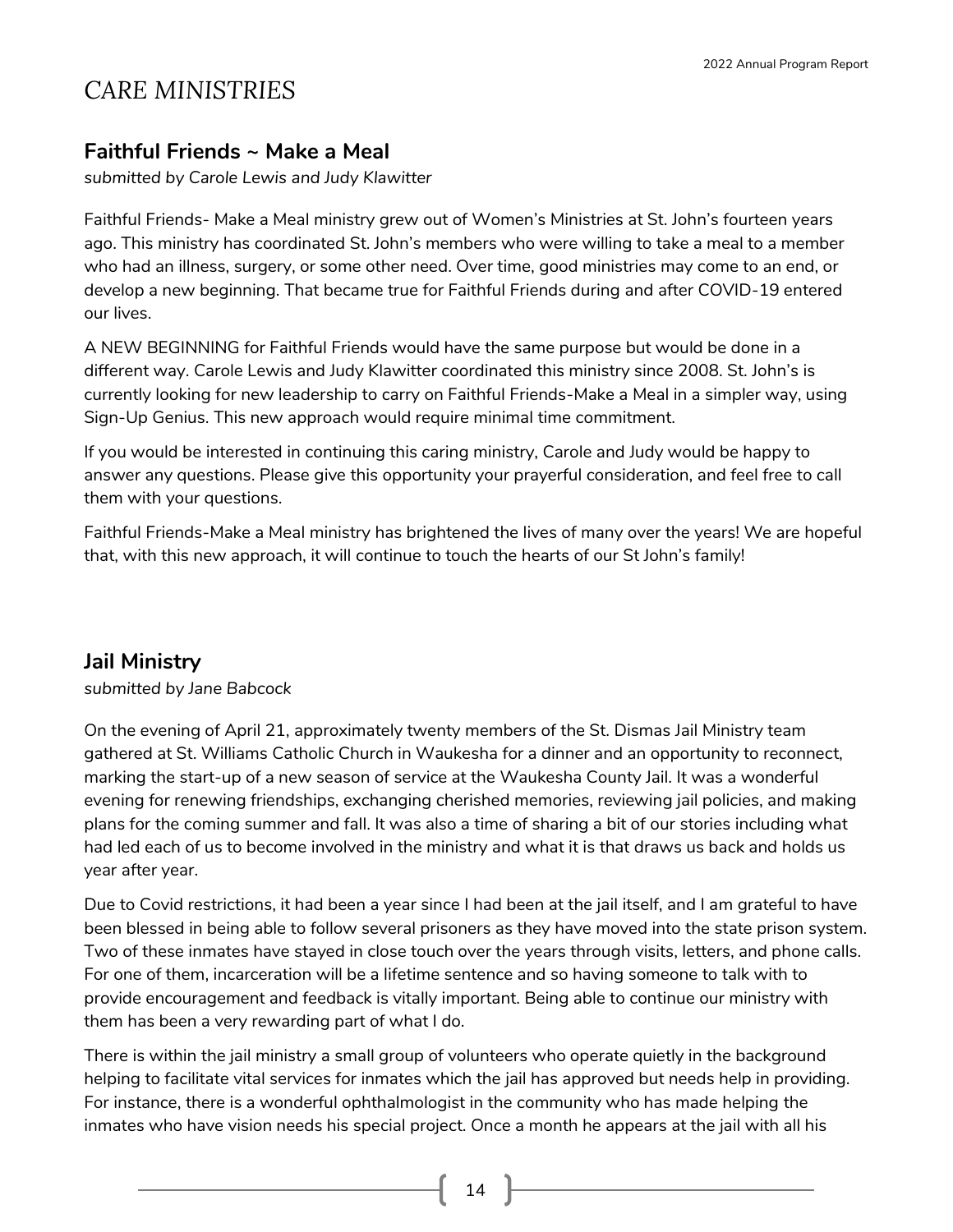## *CARE MINISTRIES*

equipment to see inmates who have requested appointments. He spends the day doing thorough eye exams and prescribing needed glasses so that inmates can function within the jail environment. The glasses are made and delivered to the jail at a cost of \$10.00 each – covered by the jail ministry. Glasses are just one of many needs which are met and greatly appreciated.

The jail ministry also has an office in the St. Vincent de Paul store on Sunset Drive which is staffed to receive requests from inmates who have been released from jail and who need items such as clothing, bus passes, money for rent and/or car repairs, etc. These requests are carefully evaluated and each Thursday morning decisions are made on how to address individual requests and dispense funds. This is an invaluable way of helping people move from incarceration to re-entry into the community

For me, personally, this has been a "good" year - a useful one - and I have felt our work all the more important. In coming weeks as the jail reopens fully, and we resume our Sunday services and other means of supporting and encouraging the inmates we meet, this unique year will stay with me as one where the focus of our work was intensified, and I felt very much needed. It continues to be my privilege to be able to serve as part of the jail ministry.

Jane Babcock, (262) 544-6174

### **Visitation Ministry**

*submitted by Karen Aamot, Facilitator*

The Visitation Ministry was begun in 2010 to join the pastors in visitation of shut-ins. The mission of the group is to pay monthly visits to shut-ins who are unable to come to worship. Visitors share readings, pray and share communion with the shut-ins. They often bring with them devotional booklets, Inspire copies, church videos, and small gifts. The Youth and other members offer gifts and cards at Christmas.

There are currently approximately 32 visitors and 13 shut-ins. Following each visit, the visitor shares a brief paragraph with the team. The team supports one another and shut-ins with prayer. Visitors have discovered that the visits are a blessing to both the shut-ins and themselves.

"For the Son of Man came not to be served, but to serve," Mark 10:45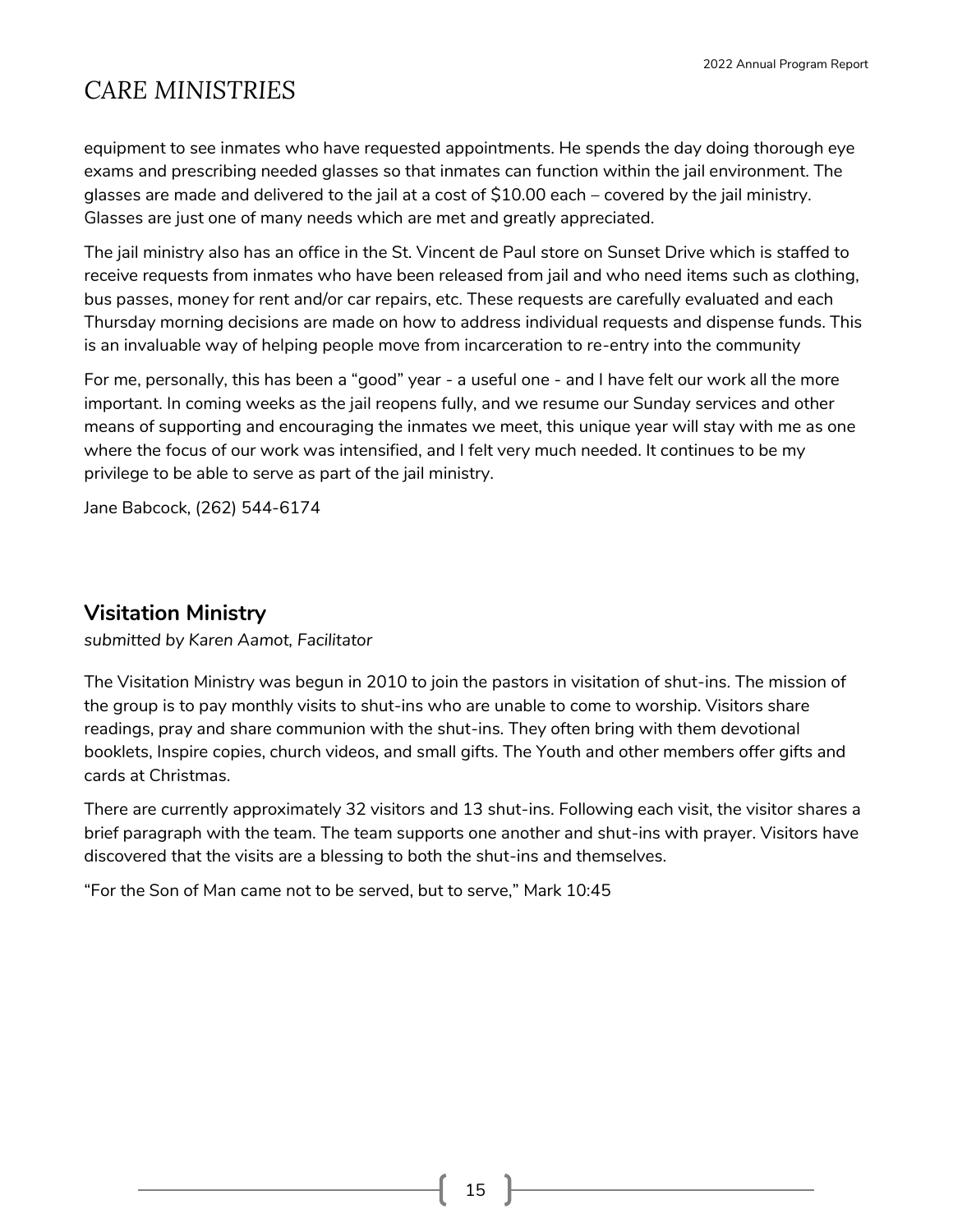25<sup>th</sup> January 2022

## *PARTNERSHIPS AND OUTREACH*

#### **PARTNERSHIPS**

#### **Akeri/Nguruma Parishes and School, Tanzania**

Deborah and Andy Petersen, Ministry Leaders

#### **Partnership**

The partnership between Akeri/Nguruma parishes and St. John's continues to grow. We continue to have monthly communication with the Senior Pastor, Anaeli Nasari, via WhatsApp. We have shared prayers for each other's countries and communities. The participation of the congregation is in full swing after surviving the pandemic.

#### **School**

The school now has 259 students, up from 170 students two years ago. The students continue to thrive and be successful in their studies. In fact, 18 graduated last year, up from 8 two years ago, and were able to continue to secondary school. St. John's continues to be a blessing to the Akeri/Nguruma community by providing the final funding towards the school project.

This is a letter received from Pastor Nasari about the school funding being complete.

#### **Delegation**

We hold hope that a delegation trip will happen in 2023. The goal will be to see the completed school, spend time with teachers and students, get to know our brothers and sisters better, and relax on safari.

Chairpersons **Partnership Committee** St John's Lutheran Church **USA** Dears. Andy and Debora Petersen,

It is our sincere hopes that you are all doing well, we are glad to hear that you had great time with your families and friends during year end celebrations particularly Christmas, we thank God we had the same here as it a great time for family's reunion. We hope you had received a new year 2022 in joy and celebrations as well. We wish you all the best for the year. We are very sorry for your suffering in the winter season, our lovely God will handle the situation and you will go through it in Jesus' name (Psalm 23:1-4)

It is my pleasure to convey our appreciation on behalf of the committee and Church in general for your letter dated December 29th 2021. In deed we are praising the Lord for your faith and love. We are very happy to receive your commendation on our dining construction report, frankly speaking, all has been possible by your huge support.

I am speechless, with full of joy and great hopes for the great job you have done for us. We understand how difficult it is when it comes to a fund raising, yet you have managed to coverup our budget by 80%. This is awesome, we praise the Lord. We are very thankful for your efforts, hearts, love and trust to us, pupils, teachers and Akeri and Nguruma parishes in general. We pray for God's blessings be upon you, your families and anyone who in any means contributed for our project. As a committee, we have received your support/contribution with joy and celebrations. Yet when we announced this good news to our parishes, the parishioners erupted with joy, endless claps and dancing, in fact, everybody was Excited with the news.

We thank God too as we have very positive response of contribution for the construction from our side, everyone is anxious to see the dining hall and kitchen is functioning immediately for our children. We pledge to use the money in a very budgetary way to make sure we close up with a finished and functioning dining hall and kitchen.

Kindly pass our appreciations, greetings and blessings to all our friends.

God bless you abundantly,

Yours faithfully,

Rev. Anaeli Nasari.

Victor A. Kaaya - chairperson Partnership Committee.

For Akeri and Nguruma parishes.

ELCT, DIOCESE OF MERU.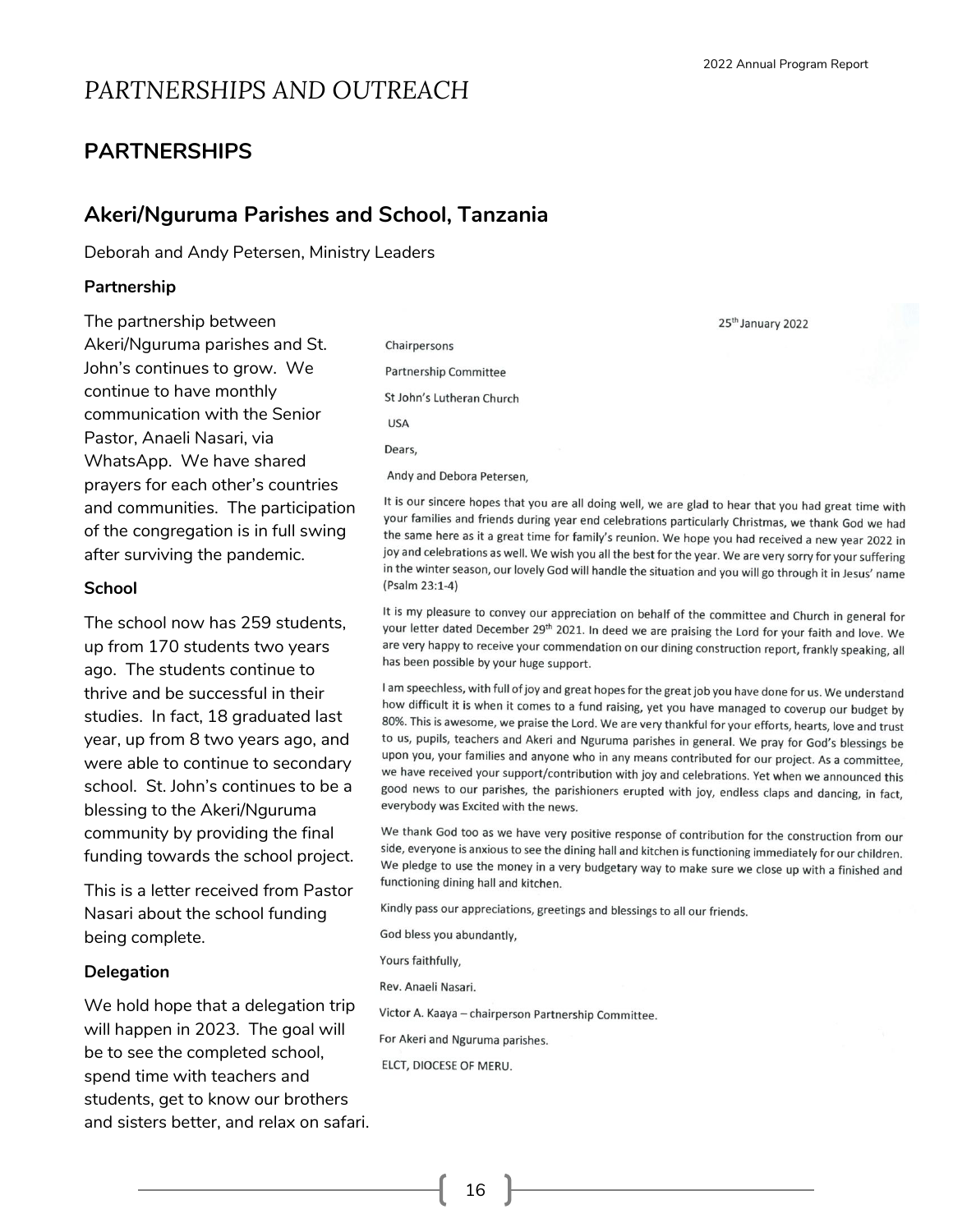### **All Peoples Lutheran Church, Milwaukee**

*Submitted by Mary Mueller and Teri Quam, Liaisons*

We are blessed by relationships, with brothers and sisters Christ, who have various experiences. We envision a partnership where members of St. John's Lutheran Church of Brookfield and members of All Peoples Church in Milwaukee share worship, share stories, pray together, pray for one another, and do God's work collaboratively and reciprocally.

Intentions:

- 1. St. John's will provide financial support for the APC ministry.
- 2. St. John's will provide necessary materials (coats, hats, mittens, school supplies, health supplies) that support APC ministries.
- 3. St. John's members will develop relationships with members of APC (through prayer, working side by side, sharing in each other's gifts, respectful consideration of each other's ministries and to crack the code of race relations and develop authentic cross-racial relationships).
- 4. St. John's members will support the food justice ministry of APC with connections from their garden, our garden, and the communities we grow food to nourish.

During this past year, 2021, we witnessed All Peoples Church continue its active ministry with providing food to the community via the food pantry, the APC Garden, the Gathering Table fresh food cooperative and St. Vincent DePaul's hot meals initiative. They continued to have worship via Facebook Live and slowly transitioned to outside worship and then inside worship, zoom Bible studies continued and many take home activities continued.

St. John's continued its financial support for the APC ministry. We continued to collect and delivery coats, hats, mittens, school supplies and health supplies as they were available.

Since the food pantry need had increase from about 20 families to about 50 families, during the six weeks of Lent in 2021, the St. John's community baked cookies to be given from the food pantry and eventually were shared with the Gathering Table food cooperative. 38 St. John's households participated in baking cookies. This brought many smiles to faces.

In summer of 2021, St. John's volunteered to make bag lunches for the KWTS garden work program. We made 35 lunches every Wednesday for eight weeks and ten lunches for two extra Wednesdays for a total of ten weeks. We had 40 participants making sandwiches, cookies, providing fruit, vegetables, and drinks. It was a great success!

On three occasions, St. John's members accompanied Teri on delivery of the KWTS lunches and then stayed to help do some needed sorting of coats, hats, mittens, blankets, and books.

Throughout the year, St. John's men, who typically delivery food to the Waukesha Food Pantry, continued to make deliveries to All Peoples Food Pantry as long as the Waukesha Food Pantry was not in need.

I am happy to report that at least one person continues to send encouraging letters to her APC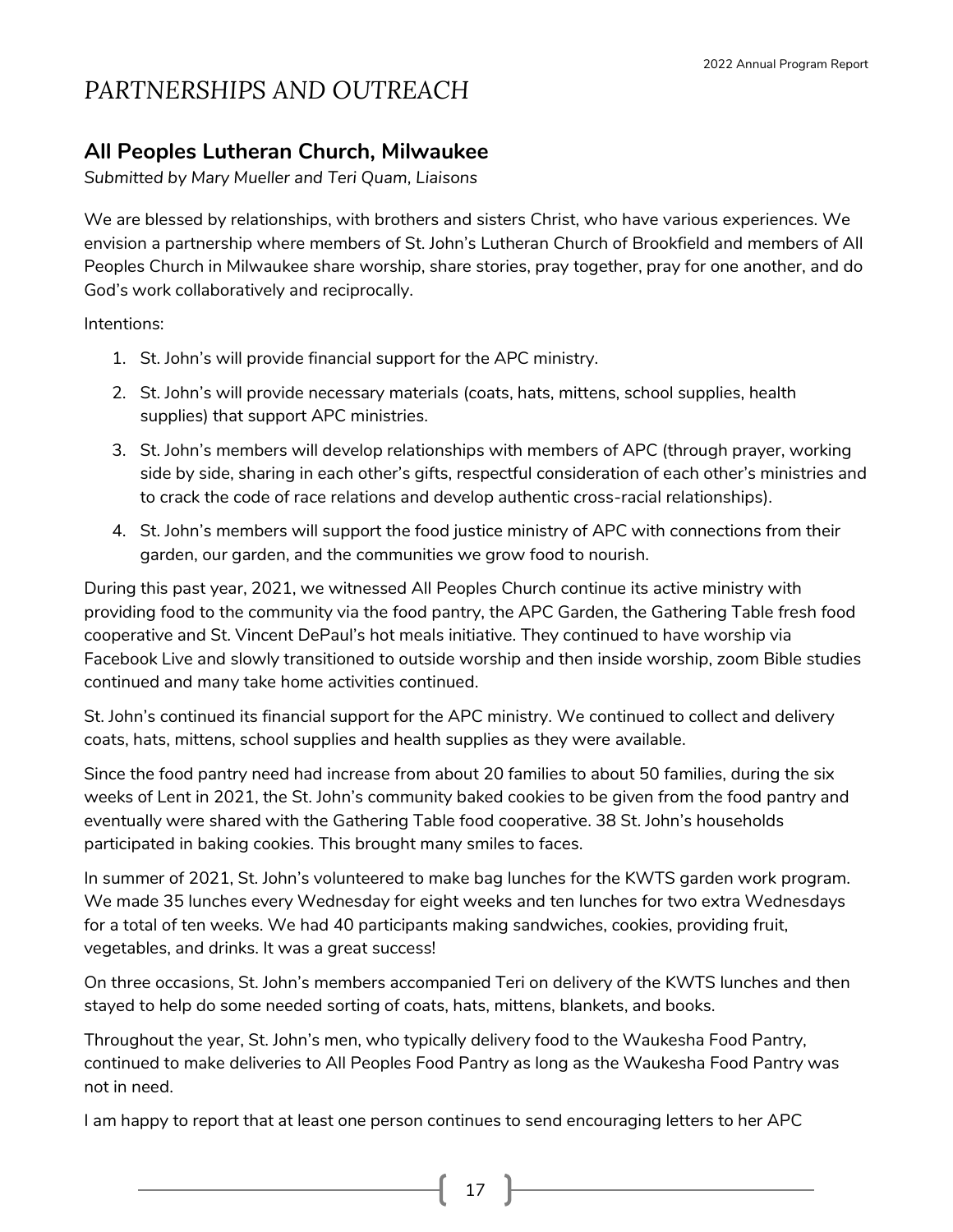Beloved sister from our 2020 initiative. We will encourage others to continue writing.

All Peoples Beloved Sisters hosted the Beloved Sister's retreat this past Fall 2021 at Lutherdale's new convention center. It is a lovely facility, and the program was wonderful. Participation this year by St. John's women was minimal (only 2 people). We need to do better advertising for next Fall.

In conclusion, St. John's does well with initiatives 1 & 2, but we need more intentional thought and actions for initiatives 3 & 4.

### **Héroes of the Faith, El Salvador**

Mary Beth Gubbins – Ministry Leader

Pastor Santiago continues to lead our sister church, Los Héroes de la Fe in Los Héroes, El Salvador. Our partnership has been going strong since 1998. We continue to support one another anyway we can, fulfilling our moto "We are Better Together."

The Education for Life Scholarship program currently serves 61 students, from kindergarten to the university level. Pastor Francisco is the scholarship administrator and handles the finances. He also watches over the students in the program. Covid continues to impact our students and as a result many students study a few days at home online and a few days in person. Additional funds were given to our scholarship students this year to meet the needs of copying school materials for home use.

This year we celebrated the graduation of Paula Lorena who received her nursing degree. Paula Lorena was part of a youth delegation that was able to visit St. John's and she has been in the program since she was in the 6th grade. Paula Lorena is the first member of her family to receive a college degree and to find employment in her field. She is also setting up a small clinic in the church to meet the needs of those who cannot afford wellness care and to show her appreciation to the church for all of their support. Such an amazing example of the impact that this program has had on students like Paula Lorena. This would not have been possible with the support from the Education for Life program!

St John's continues not only to provide scholarships but also needed school supplies. These supplies are distributed in January which is the start of their school year.

Due to the continued Covid issues and the unstable environment, there are no mission trips planned for 2022.

In addition to the scholarship program, St John's also provides support for The Mission of Healing and Days for Girl Kits. The mission of healing has taken on a new format that is centered around teaching local leaders about health-related issues so they can then share the information with their communities.

The Days for Girls kits continue to be a sewing project in Los heroes which produces washable menstruation kits for girls and young women. This is an important way to empower girls and women to stay in school and complete their studies each month. The cost to produce each kit is \$7.50. The project relies on donations to cover the cost of production so that the kits may be given to women for free.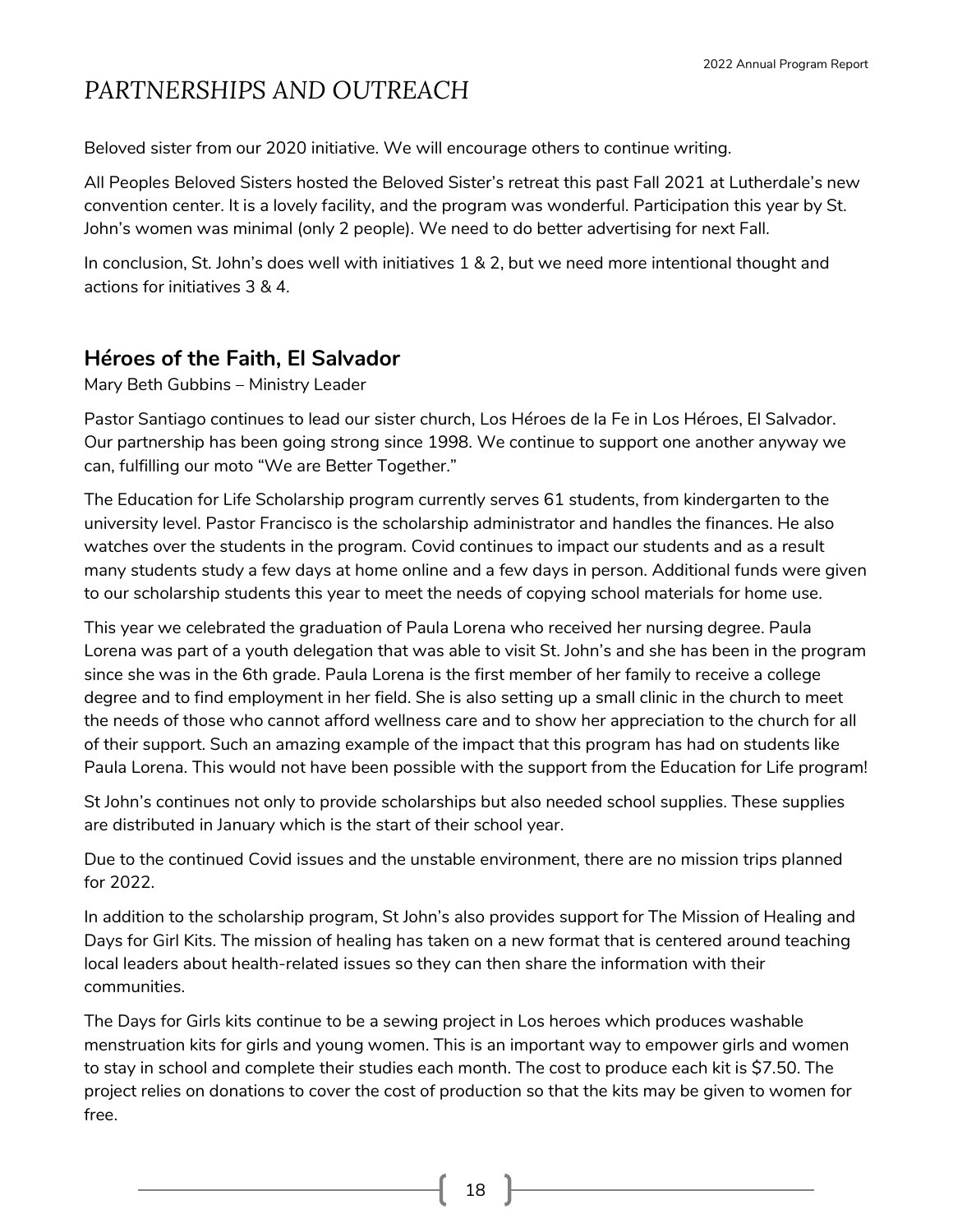Great updates and information about this special partnership can be found on our Facebook page-Los Heroes and St John's Sister Churches.

Thank you, St John's, for blessing our brothers and sisters in El Salvador. Your support, prayers and love really make a difference.

### **SERVICE/OUTREACH**

Our ministries at St. John's provide us many opportunities to "outreach" in the name of Jesus Christ to those less fortunate. Folks of all ages help out in numerous ways, through the many ministries for which we advocate.

### **Bread for the World**

*submitted by Brian Cranfill, Outreach Chair*

In June we will hold our offering of letters to congress, asking for personal letters to request our elected officials support polices that will benefit the hungry locally and globally. Specifics in this year's offering of letters asked for folks to write with regard to nutrition support, and to request making the Child Tax Credit permanent.

### **Christmas Food Drive**

*submitted by Brian Cranfill, Outreach Chair*

This was our 37th year for the Christmas Food drive. We delivered 125 bags of groceries, plus 30 hams,10 turkeys, 40 bags of apples, 40 bags of oranges. Our delivery teams transported the donated food items to All Peoples and the Waukesha Food Pantry. We continue to enjoy assistance from our high school youth group with shopping duties for apples, oranges, and some hams and turkeys. Thanks also to our loaders and delivery drivers.

### **ELCA Hunger Appeal**

*submitted by Brian Cranfill, Outreach Chair*

Scheduled for September 25, 2022. Watch for more information.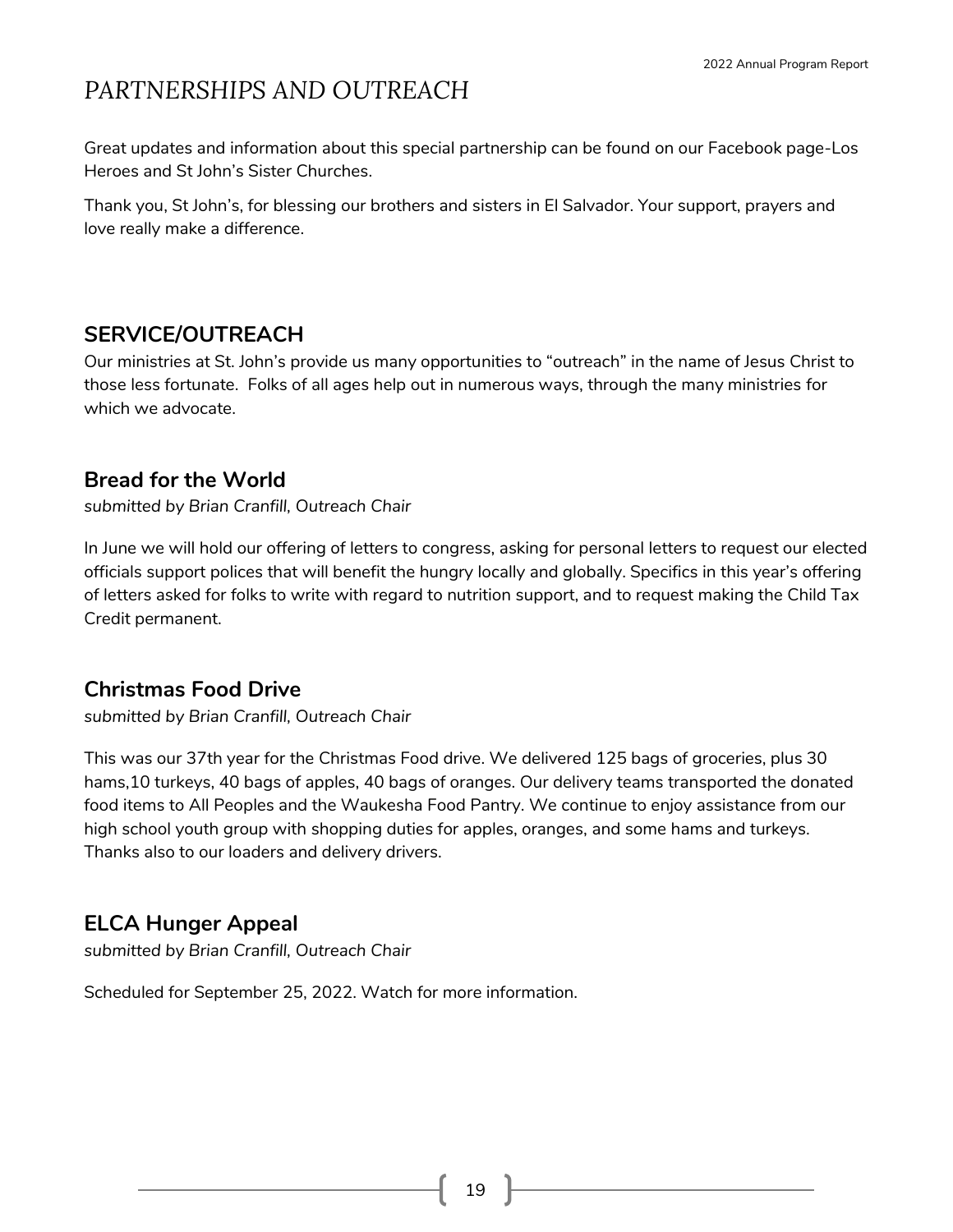### **Food Pantry Surplus to All Peoples**

*submitted by Brian Cranfill, Outreach Chair*

Our food transport ministry continued with transporting of excess food from Waukesha Food Pantry to All People's food pantry to help their St. Vincent DePaul meal program. The Food pantry often receives excess bulk items, which cannot be readily used by their clients, but are greatly appreciated by the All Peoples team. Thanks to a St. Johns volunteer team of drivers willing to lend their hands and vehicles, this ministry is serving a great need.

### **Garden Team**

*submitted by Jerry Hanson, chair*

Garden Reboot 2.0: we tried to simplify and reduce the amount of work by the team, yet still produce a decent crop and we prevailed! We already have an irrigation system, so watering is automatic. Thanks to the folks who prepped our space so that we could plant. We decided to try potatoes as they wouldn't need any attention, other than some minor weeding, until harvest. The squash seemed to proliferate without much encouragement, and again are mostly left alone until harvest. Ditto for the onions. The remainder of the garden was various types of tomatoes. Last year we setup a Harvest table outside of the main entrance and each week, our congregation was greeted by that week's harvest and encouraged to take some home and/ or share at church excess produce they may have had from their gardens. The following Monday each week the remaining produce was taken to the Hope Center or the Waukesha Food Pantry.

Please consider this ministry this year! We are changing the layout from raised beds to one large plot thanks to Ryan Logan's Eagle Scout project! The fence will be replaced as well as a storage bench inside the garden. A schedule will be setup for weeks to plant, pull weeds and harvest. Typically, this takes about an hour or so. Please contact Jerry Hanson at (jerryhansonrhp@gmail.com) or Jennifer Cranfill (jennifer1961@yahoo.com) if interested.

### **Hope Center**

*submitted by Brian Cranfill, Outreach Chair*

Every Monday since the COVID-19 lockdown, one of our dedicated volunteers makes bag lunches in their home and delivers them to Hope Center of Waukesha. The lunch count was as high as 50 during several winter months. St. John's general budget pays for the food served each week.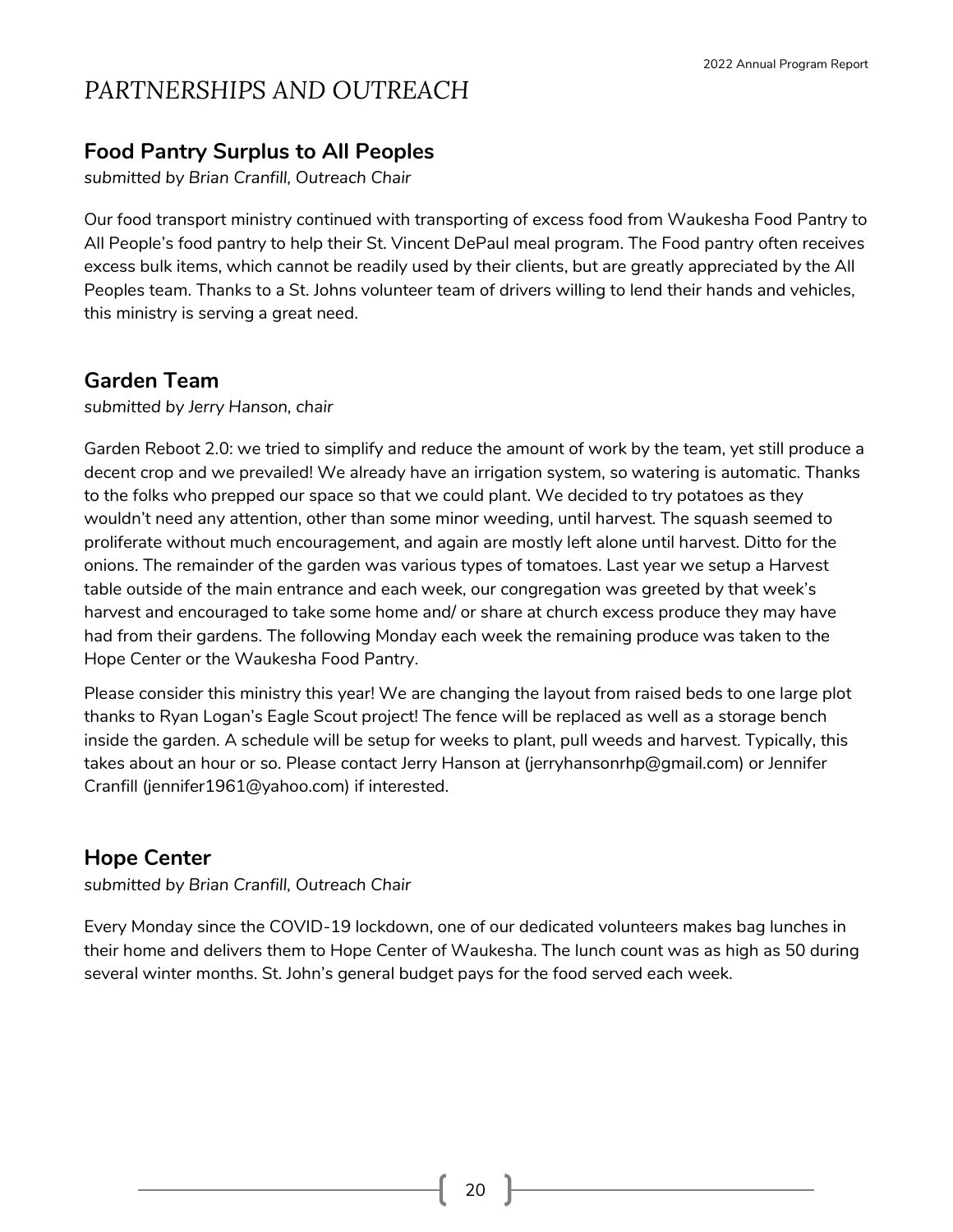### **Luther Manor**

*submitted by Mary Tollander*

Luther Manor is a senior community serving older adults across a continuum of care from independent living to assisted living, skilled nursing, and hospice care. Beyond caring for residents' physical needs, Luther Manor tends to their faith through weekly worship, bible studies and special enrichment programming designed to ensure their continued growth as Christians.

This year we supported Luther Manor by donating cookies that will be distributed by volunteers as part of their "cookies and conversation" program. Many also became "Friends" of Luther Manor by donating to the Luther Manor Foundation that helps to support their in-house and community outreach activities.

### **Monthly Outreach Focus**

*submitted by Brian Cranfill, Outreach Chair*

Each month we focus our in-kind giving to one of our local or global partners. Many of these efforts have a long history of support at St. Johns. Our collections include:

- Backpacks and school supplies for All Peoples
- Mission of healing for Heroes of Faith in El Salvador (bandages, face masks and funds for teaching aids)
- Coats/gloves/scarves for All Peoples
- Socks & undies for Hope Center
- Women's Center donations
- Luther Manor Cookie ministry and annual support donations.
- Newborn Kits
- Hope Center personal care items

Thank you to all our leaders and contributors who help make a difference in the lives of many each month.

### **Outreach Support**

*submitted by Brian Cranfill, Outreach Chair*

St. Johns continues to dedicate a percentage of budget to several ministries outside the church, including LSS (Lutheran Social Services), Hope Center, Women's Center, Oaks Indian Center, and Lutherdale.

21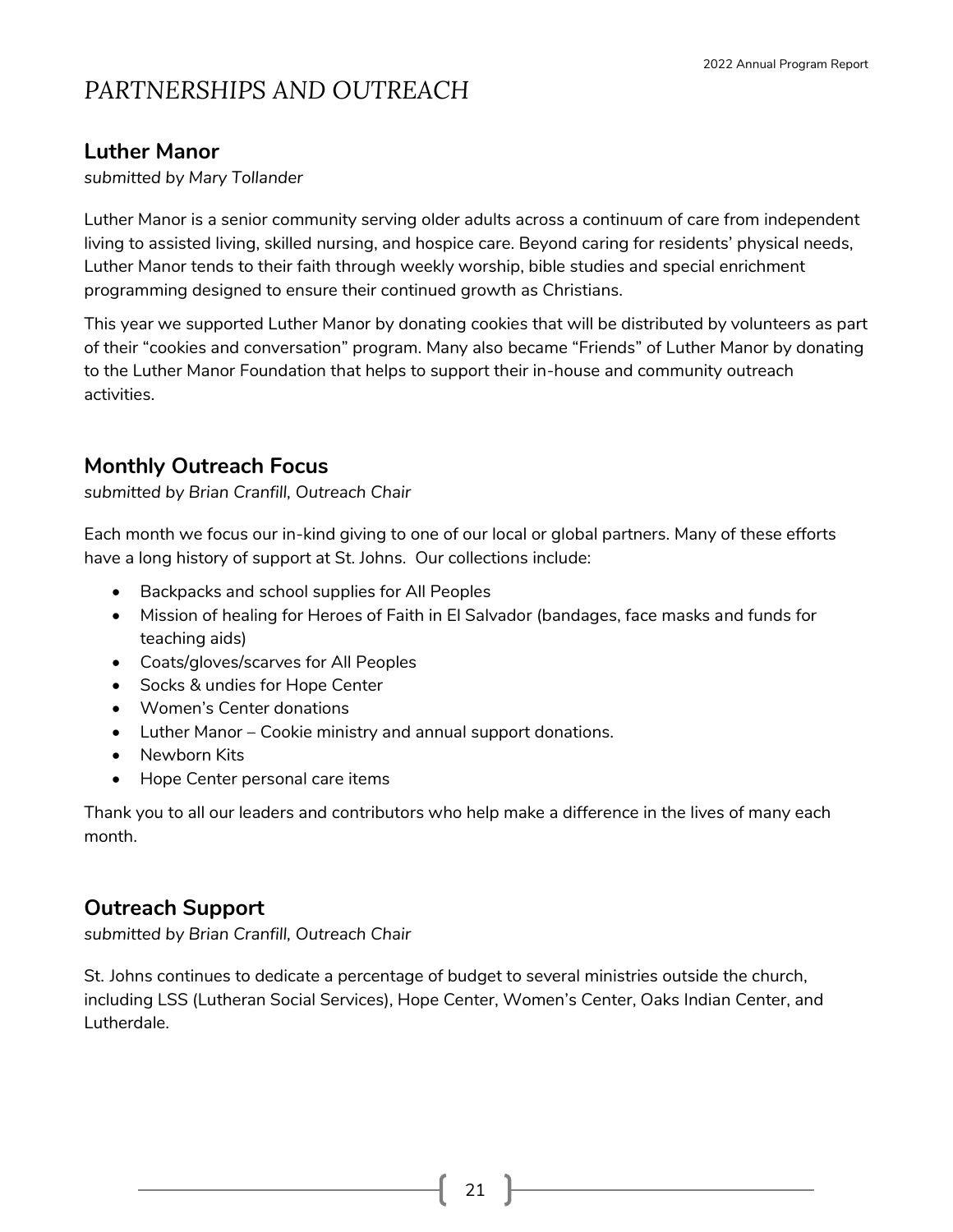### **Prayer Shawl Ministry Group**

*submitted by Linda Nelson*

The Prayer Shawl Ministry of St. John's has continued through the pandemic. When we were not able to meet as a group, we continued to work at home.

When the Waukesha parade tragedy happened, we were able to comfort the families and friends of those affected. Our supply was depleted, but we feel confident we can replenish our "stash."

We are a group of seven and are always looking for people to join us, or work at home.

We also continue to offer a baptism blanket to anyone baptized at St. John's.

### **Quilting Group**

*submitted by Klaudia Hollander*

After an extended break due to the Covid 19 pandemic, the St. John's Quilting group has resumed its monthly gathering to assemble and sew quilts together for Lutheran World Relief. We gather monthly to work on tops that have been sewn by a mostly anonymous group of home sewers using the "Quilt To Go" kits that are available on the rack in the concourse. These efforts are very much appreciated. We always collect cotton fabric as well as sheets which can be used as fillers in our quilts. Labeled donations can be placed on the cart in the fellowship hall. Nearly 100 quilts were sent to LWR during the drive last fall. The Quilting group meets on the first Tuesday of the month in the Ruth-Naomi room from 6-8 p.m. New members are always welcome, sewing skills not necessary as there is always measuring, cutting, pinning, and ironing to do. We'd love to have you join us!

### **Refugee Resettlement**

*submitted by Cindy Halverson*

Late in 2021, St. John's decided to co-sponsor refugees arriving in the US because of the August evacuation of people from Afghanistan. The Church Council designated \$2,500 for the early expenses. In addition, gifts were received from members and the Endowment Fund. Additionally, the Outreach and Partnership Committee identified and budget funds for this purpose in the 2022 budget.

While the congregation responded with the donation of furniture and other household items, our early efforts to secure housing made it difficult to get matched with either individuals or a family.

In April, we were matched with an Afghan family of eight. They were already settled in an apartment in Milwaukee and furnishings were provided through LSS before we were matched with them.

A team of six is providing ESL training on a weekly basis. We will also be working on budgeting, navigating the health care system and other acculturation activities. The first outing to Kohls and Target was May 9 and we look forward to additional outings and opportunities to get to know Milwaukee as they settle into life in America. The family includes the parents; five children ages 20, 18,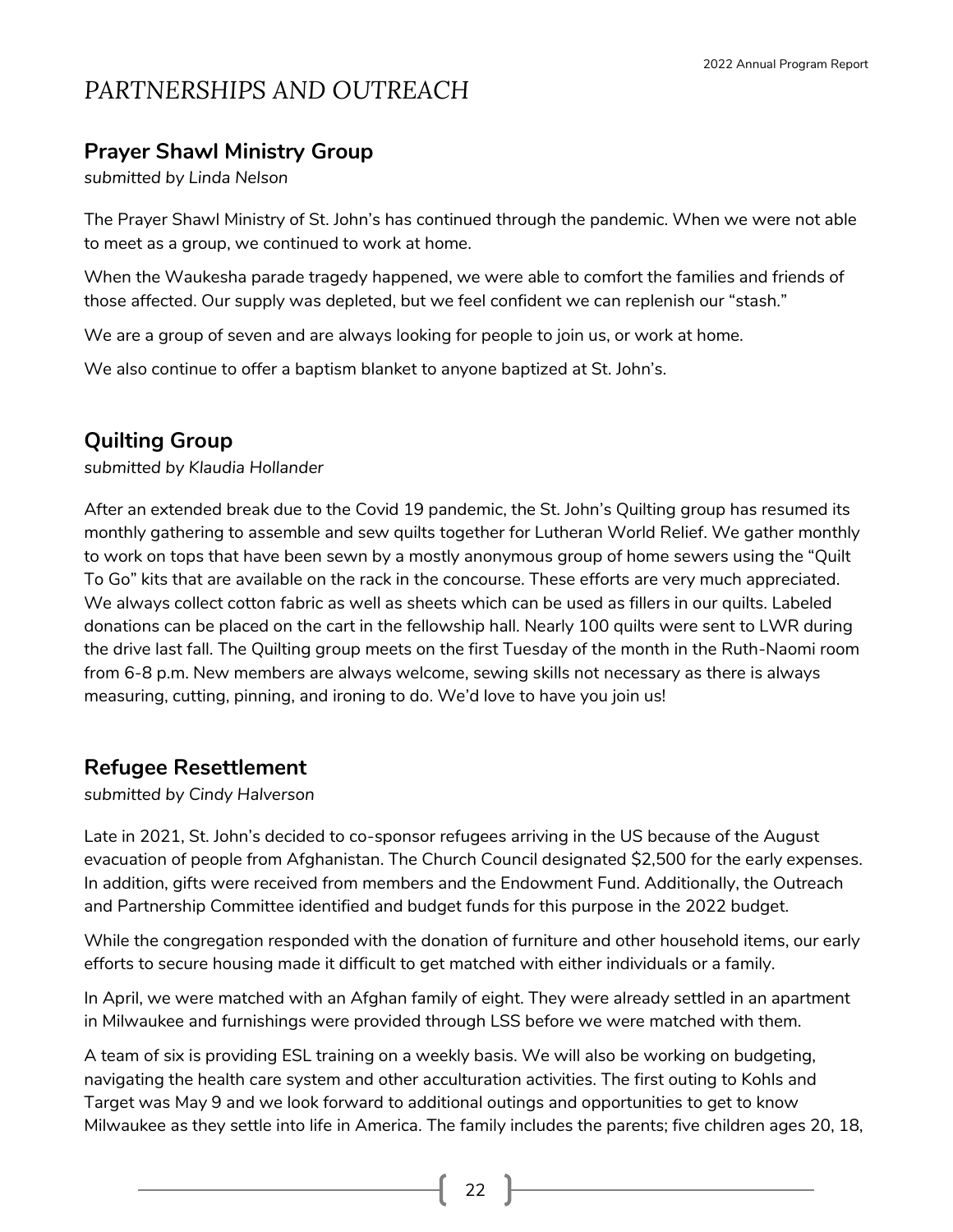17, 12, and 1. A 21-year-old male cousin also came over with the family. The children are in school, and the two oldest males have already found jobs. They are a delightful family, grateful to be here, and eager to learn! As this family had an apartment and most of their services in place, the Resettlement Team continues to look for an apartment to hopefully co-sponsor another refugee family. Please reach out if you have any leads on housing!

Resettlement Team Leaders: Cindy Halverson, Jim Holmberg, Sonja Beyerlein

### **Winter Farmers' Market**

*submitted by Joanna Salinas*

St. John's was excited to re-open our doors on February 6, 2022 to the greater Waukesha community and host the 4th Annual Winter Farmer's Market and Meal. This event is a project of the Food, Faith and Farming Network and consists of a Farmer's Market with 10-15 local farmers and a meal made entirely of locally grown produce. The market is a great opportunity for outreach to our local community and draws many non-members into St. John's.

We are looking eagerly forward to hosting the market again on February 19, 2023.

If you are interested in working on this team, please contact Joanna Salinas, Carrie Peters, or Sonja Beyerlein.

### **Women's Center**

*submitted by Doris* 

A big thank you for the generous paper products, masks, and wipes for the Women's Center during our usual February collection. TWC greatly appreciates the St. Johns donations every year.

Thank you to Mark Aamot who willing takes the items to the Women's Center.

Liaison committee: Peg Schellin, Mary Almasi, Doris Klitzke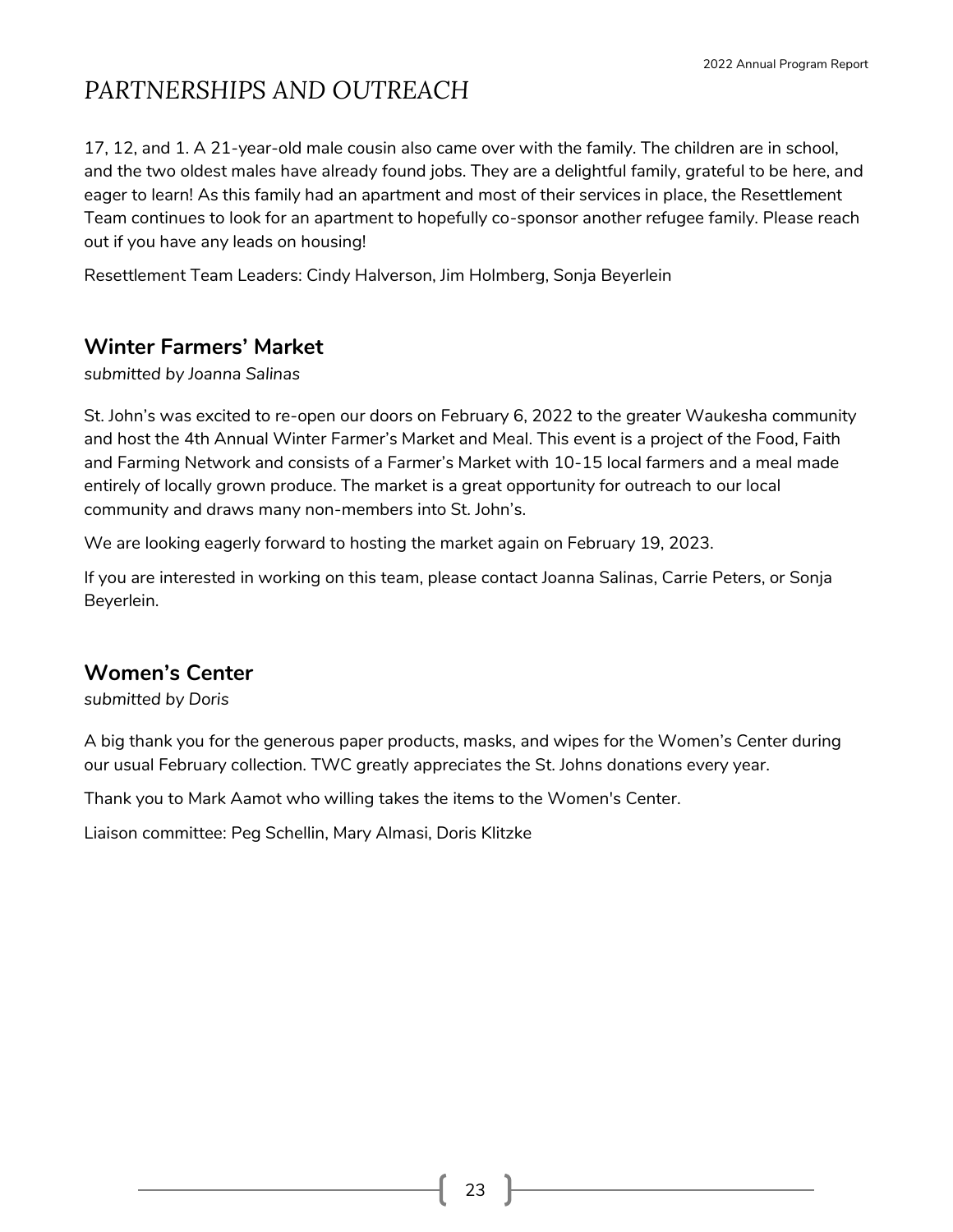### **High School and Young Adult**

*submitted by Stephanie Broussard, Youth Ministry Coordinator*

#### **Summer Trip 2021:**

At home mission trip with Youthworks in Milwaukee.

We had 3 students attend the at home mission trip in Milwaukee. It was for 1 week at the end of June/beginning of July. These students were not only able to serve the Milwaukee community at various locations including food and day programs, but they were also immersed in the different worship styles that Milwaukee has to offer.

#### **Sunday Evening Youth Group:**

This year we changed the way that the youth group has ran in the past from Sunday mornings to Sunday evenings. We began each group with the opportunity to have dinner here at church before the group time began. Our focus was to reconnect the youth with the church again as we were finally able to be open again for all to come and gather. We also participated in the church wide book study in October. The number of students greatly varied throughout the year.

#### **Other Highlights of the Year:**

October:

- Four 9th graders and their mentors attended a weekend retreat at Lutherdale to begin building a spiritual bond with one another and strengthen their personal relationships with God.
- High school students dressed up and handed out candy while talking about our park systems in Wisconsin at the annual Trek' N Treat event in Grant Park.

#### November:

• We had five high school students participate in an escape room where they had to work together and figure out how to "escape" before time ran out, they were successful with plenty of time to spare!

#### December:

- Rented out a movie theater at the Marcus to see the new West Side Story. The invitation for the movie was to all high school and college aged students as well as their families.
- We had a group of high school students help the Sunday School students create Christmas cards for the shut-ins and college students.
- We had a group of four high school students who went grocery shopping for the perishable food items for the Christmas food drive.
- Six of our 9th graders and their mentos participated in a gingerbread house competition that was a part of the Preschool Christmas Program.

February:

• Our high schoolers helped to put on a silent auction with proceeds dedicated to our Mission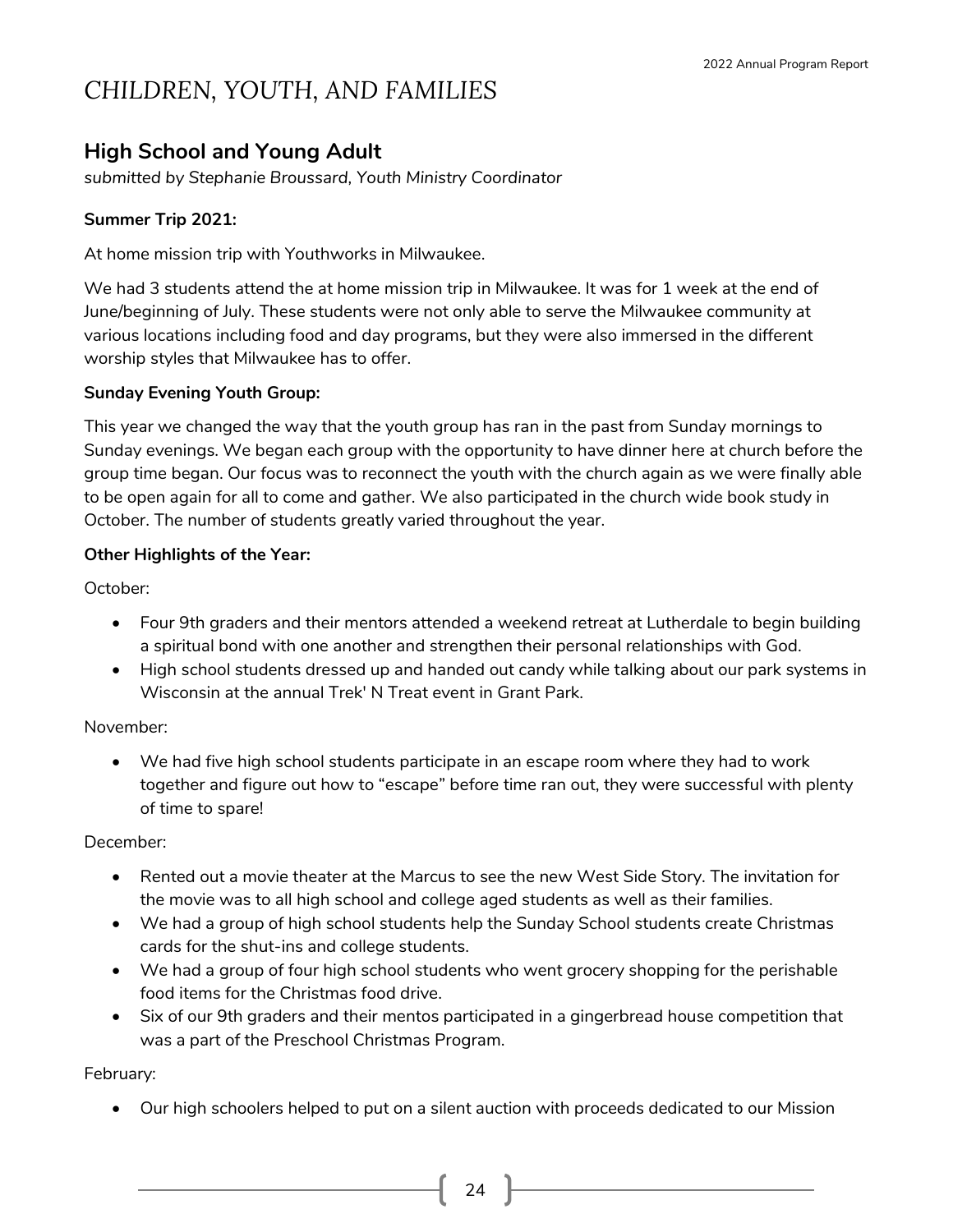Trip this summer. We had 35 baskets and were able to raise \$2500.

• Went tubing at The Rock Snowpark with the middle and high schoolers.

March:

- Each week for Lent, the high schoolers took time to create a healing prayer pouch for the members of the congregation to take home and help lead them in a different style of prayer.
- We had four high school students go to The Garcade and enjoy time bonding over old school arcade games.

April:

- Ten care packages that were created by the high schoolers were sent out to the college kids as they were getting ready for finals.
- Seven of the eight high schoolers who are signed up for the summer mission trip got together to begin bonding for our trip to Georgia.
- Our six confirmation students got together with their families to present their service projects that they had been working on all year long.

May:

- Six 9th graders were confirmed on three separate dates. The first confirmation date of May 1 also had a pancake breakfast in honor of our confirmands that was hosted by our current 8th graders.
- We had seven high school students come for a last hoorah of the year of a pizza party and game night.

### **Middle School Ministry, 5th -8 th grade**

*Joanna Salinas, Middle School Ministry Coordinator*

Our Middle School Ministries consist of approximately 38 students in 5th-8th grade. Our 5th & 6th grade students participate in a two-year Bible Overview Class and our 7th & 8th grade students are invited to participate in the Confirmation program. This is an age group that thrives with in person programming. We were excited to partner with our High School Youth this year to offer weekly Sunday evening programming and meals for all our students. We welcomed new families and saw students reconnect and strengthen relationships with each other and St. John's.

**5th & 6th grade Pre-Confirmation** students participated in a twice monthly Bible Overview class on Sunday evenings taught by Karie Zach and Joanna Salinas using the Sparkhouse Connect Curriculum. This is a two year program and this year we studied the Old Testament. We were excited to teach in person this year. Students also went tubing at the Rock, went to the Garcade, and are looking forward to an upcoming Lock In at St. John's.

**Our 7th & 8th grade Confirmation Students** participated in twice monthly instruction on Sunday evenings taught by Pastor Brian and Joanna Salinas using the Confirm, Not Conform curriculum. This year we dug into church history, creeds, different forms of prayer and big faith questions.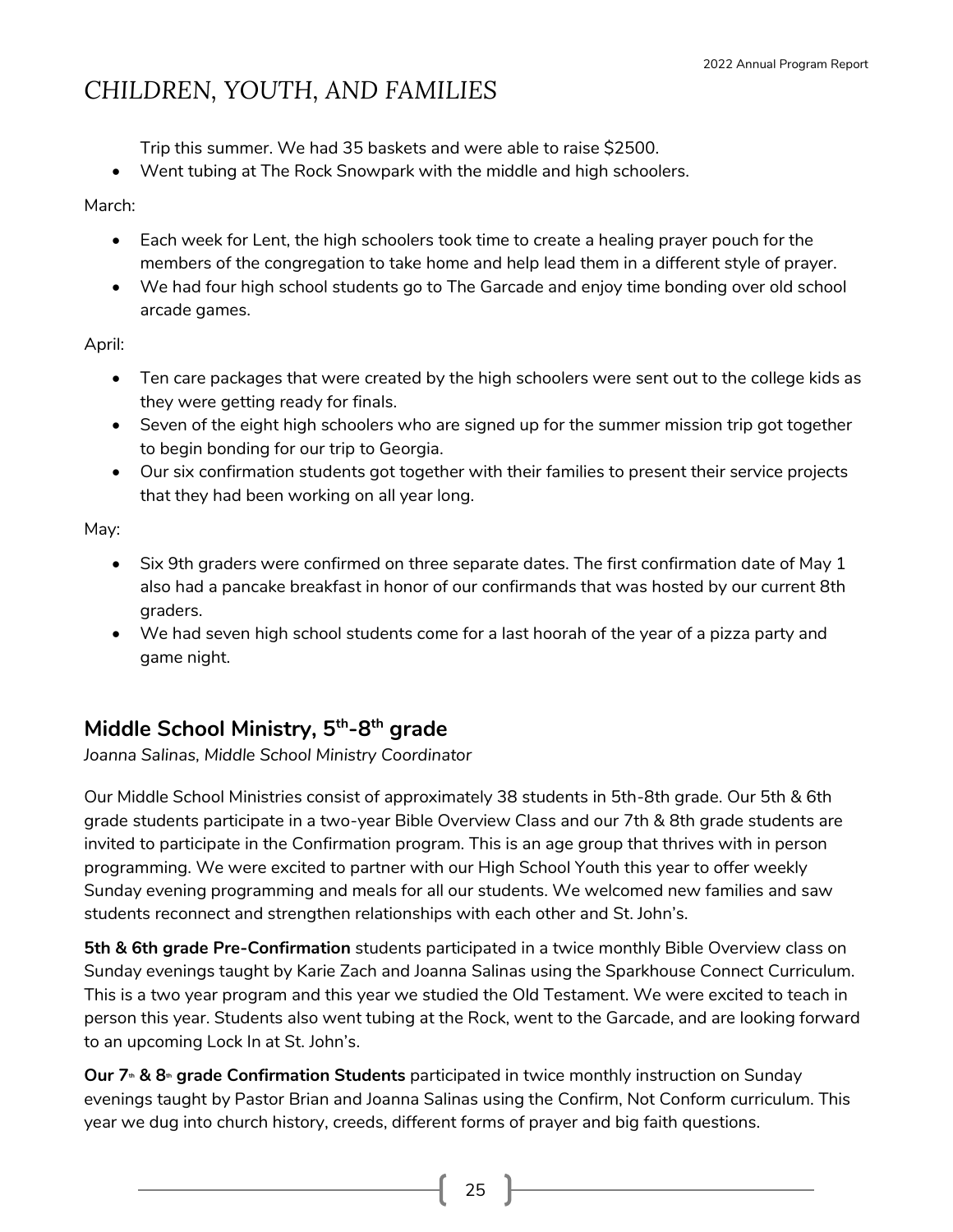Fellowship is also a critical component to our Middle School Ministry. In addition to our Sunday evening meals, we hosted monthly Fellowship events including Game Nights, serving at the Hope Center, the Great Food Race service event, outings to area venues, and service opportunities at St. Johns. In December several of our students participated in the Virtual Christmas Pageant and we have students helping on a weekly basis during Sunday School.

This summer, we will continue to connect with students during our Family Fun Nights, service opportunities, and an upcoming Lock In. We are eagerly looking forward to fall and re-launching our Middle School Leadership Team on Sunday mornings and once again attending retreats.

### **Children's Ministries**

*Joanna Salinas, Children's Ministry Coordinator*

Flexibility was the key word for Sunday School this year! With Covid being an unknown variable, and families experiencing a wide range of comfort levels, we strove to offer programming that was as flexible and as safe as possible while still meeting the needs of families. We were excited to start the year in person with outdoor Sunday School, transitioning inside as the weather got colder. Despite having to move to virtual Sunday School for a few weeks after the New Year, we finished the year strong and saw the return of the majority of our families and welcomed new ones!

#### **HIGHLIGHTS OF THE YEAR INCLUDE:**

**Sunday School Pajama Party Zooms** -- we met for 30 minutes on Sunday evenings over Zoom for music, stewardship, the story and lesson, and to pray and bless each other. We had an average of 10 students participate each week.

**In Person Sunday School –** we met in person throughout the year on Sunday mornings using our Large Group/Small Group format. This format still continues to serve us well, allowing for families to participate together and volunteers to step up with minimal prep. Units (4-6 weeks long) included:

- MOVE! When God calls, we MOVE!
- Baking with Scrooge, a Christmas Carol inspired Advent including a virtual Christmas Pageant.
- Tree of Healing, an ELCA World Hunger Lenten study
- Spark Bible Stories, we revisited our favorite stories.

**Stewardship –** Sunday School families raised over \$1300 for Stewardship Projects throughout the year. This included raising \$600 for ELCA Good Gifts, sponsoring a high school student in El Salvador, hats and mittens for All Peoples, \$200 for the Waukesha Food Pantry, and more!

#### **Milestones**

- Scouting Award We once again offered Scouting Awards through the P.R.A.Y. curriculum. Sophia Ayers received her God and Life Award.
- First Communion Nine children received their First Communion this program year.
- Bible Distribution to our 4K and 3rd grade students.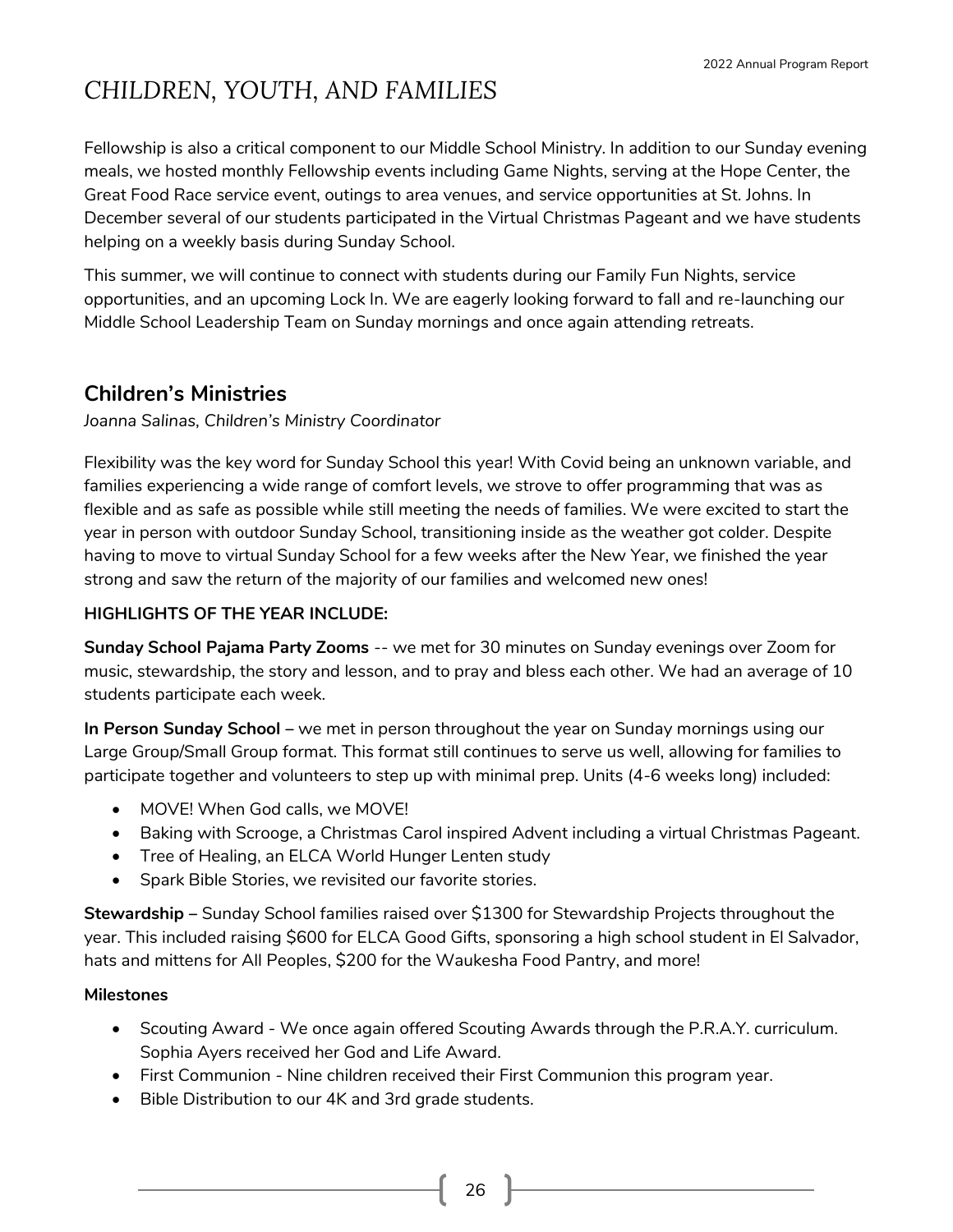#### **Family worship**

Building upon the successful pilot of an Interactive Family Worship in the spring of 2021, we continue to offer Family Worship at our 10:30 service. This worship incorporates components of our traditional Large Group Sunday School time within the Contemporary Worship framework. We added in song movements, an interactive Family Lesson, coloring and crafts, a Family Blessing, and we encouraged children and families to read the lessons and prayers.

#### **Summer Programming**

#### Summer of 2021

Last summer we were not able to offer VBS due to Covid, however, this gave us the opportunity to try something new and offer monthly Friday Family Fun Nights. From dunk tanks and inflatables to rocket launching and smores, these nights provided a much-appreciated social gathering space for our St. John's community.

#### Summer of 2022

In addition to our monthly Family Fun nights, we are excited for the return of Music Camp in June and Vacation Bible School in July. We are excited to partner with Lutherdale Bible Camp for VBS this summer and welcome 4 Lutherdale counselors to run day long programming for our families.

#### **Children, Youth, and Family Board**

In Fall, 2020 the Children, Youth and Family Board (CYF) was formed to help guide our educational programming. We would like to thank the members of the CYF Board for their dedication and vision for the future of St. John's CYF programs.

Sonja Beyerlein Nicci Gillette Linnea Logan Karie Zach

If you have interest in serving on the Board, please reach out to Linnea Logan.

### **Preschool**

*submitted by Laura Rickinger, St. John's Lutheran Church Preschool Director*

St. John's Preschool has successfully navigated Year 2 of the Covid pandemic. We continued our wellresearched processes and procedures to manage the risk of transmitting Covid-19. We are grateful to our preschool families who worked in partnership with us to keep everyone healthy and in Preschool.

We successfully provided a second uninterrupted school year.

St. John's Preschool is proudly a diverse community both culturally and with the skills, gifts, and challenges of our children. We continue to welcome children with special needs and challenges and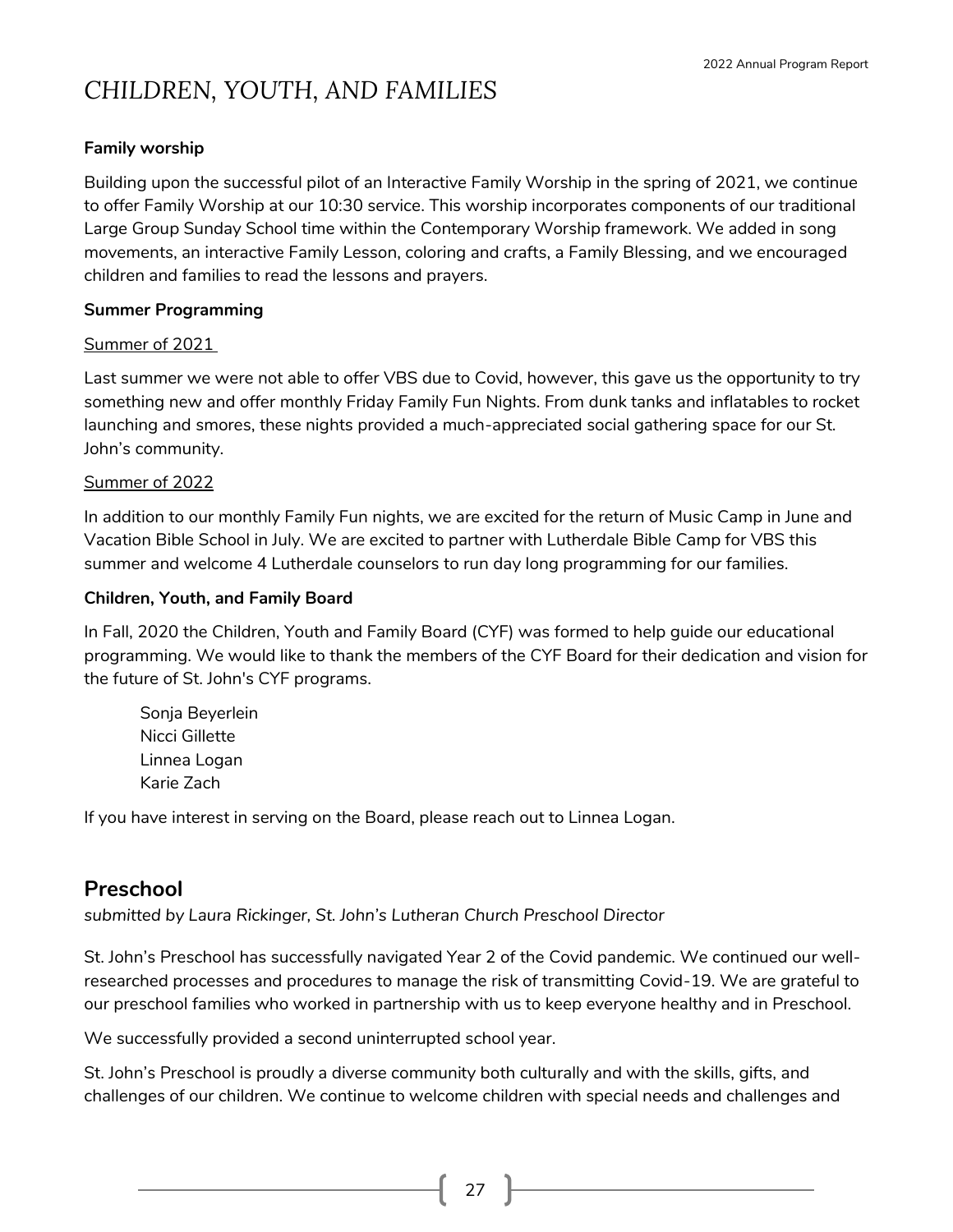where they can learn and grow receiving the attention they may need and cannot receive in other preschools.

#### 2021-2022 Preschool Year Highlights:

Our Two-Year-Old class of twelve children was a joy. And the first time we had a full class. Our team teachers enjoyed their eagerness to participate in playing and learning with their friends and their unabashed enthusiasm to be in Preschool. We continue to be successful enrolling children throughout the school year after their second birthday.

Our Three-Year-Old class closed with fifteen children who each grew so much in their own way. Our Three-Year-Old class shows us how children their age make friends and create those special friendships. How fun to see them burst into the classroom looking for their friends to play.

Our Four-Year-Old class ended our school year with eight eager learners. Our families appreciate the opportunity to use our class as either their child's Four-Year-Old experience and then move on to public school 5K, or to attend our Preschool and then enter their school's 4K class. We are confident that each child is well-prepared for their next step after this year of our Playing to Learn curriculum.

#### Preschool Looking Ahead to 2022-2023:

We are busy with enrollment for the upcoming school year. Our Three-Year-Old class of twenty is FULL before this school year is done! We are proud of our reputation within the community and how our families refer others to us.

We are actively looking to hire a Four-Year-Old teacher for September. Jan Simon, our teacher for eight years, is moving with her family to Colorado this summer. We are sad to see her go and excited for all her new adventures.

Mary Wagner and Lana DeCoto team-teach our Two- and Three-Year-Old classes. This summer they will be redesigning their classrooms to create the smaller of the two classrooms as the Block Building Room. And by doing this, the other classroom will be used differently, too. Add twenty Three-Year-Olds and next school year is going to be a fun learning experience for our learners and very busy for these teachers.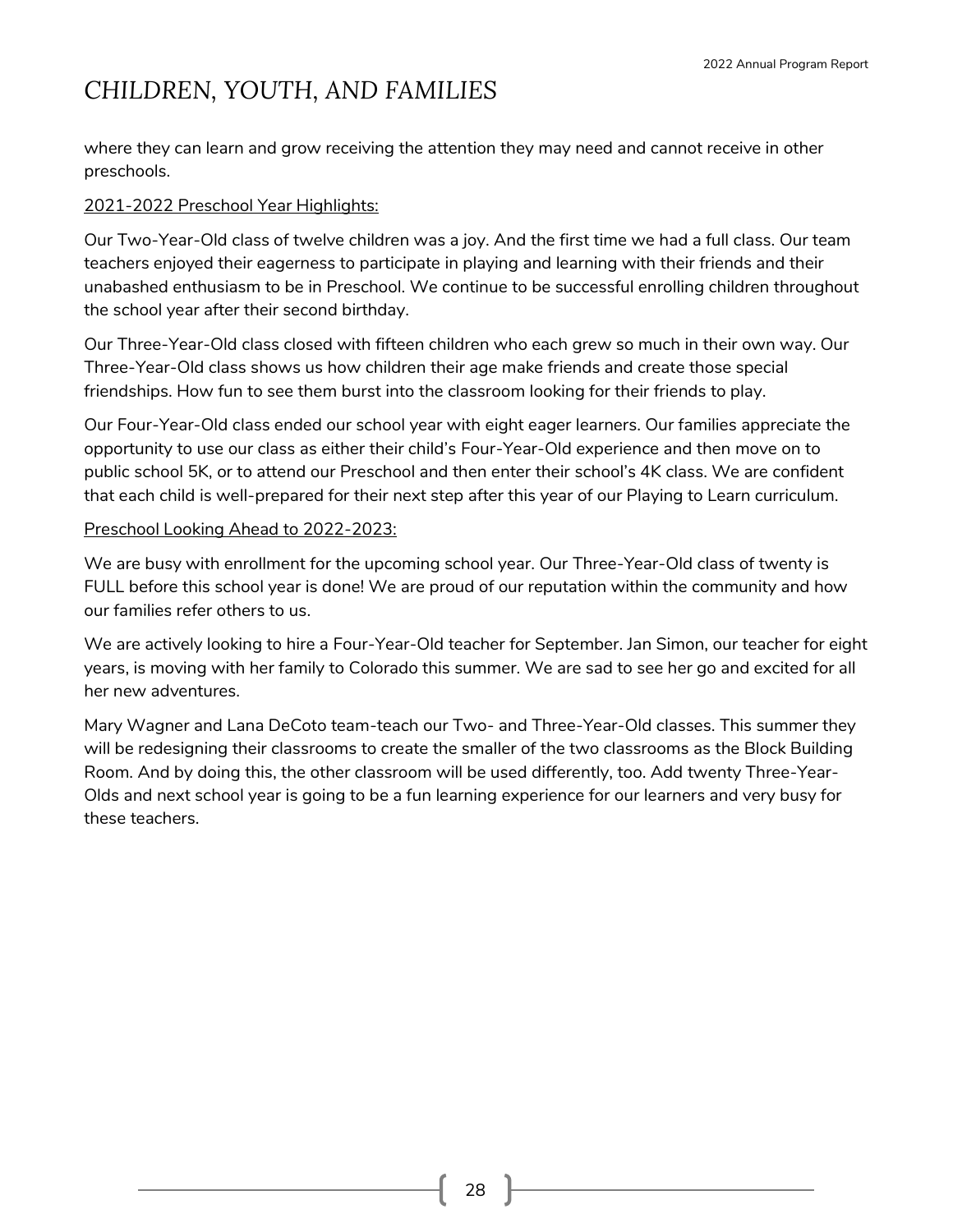### **Boy Scout Troop 16**

*submitted by Terry Hoeppner, Scoutmaster*

- Boy Scout Troop 16 is sponsored by St. John's and meets in the Fellowship Hall on Tuesday evenings.
- Jim Mathes is the Institutional Representative and Acting Troop Chairperson
- Terry Hoeppner is the Scoutmaster and has six assistants
- The troop presently has 11 active scouts
- The troop is back having meetings at the church after the COVID challenge this past year
- Swimming, archery, bowling, and tours are some of the off-sight activities we enjoy
- We enjoyed Winter Cabin Camping again this year as well as back to Fall and Spring camping
- We had two Eagle Ceremonies after waiting for over a year
- Some of the troop's service projects were the set up and tear down of tables and chairs at the Waukesha Elks Lodge, Spring and Fall church property cleanup, Food Pantry Food Collection and a Blood Drive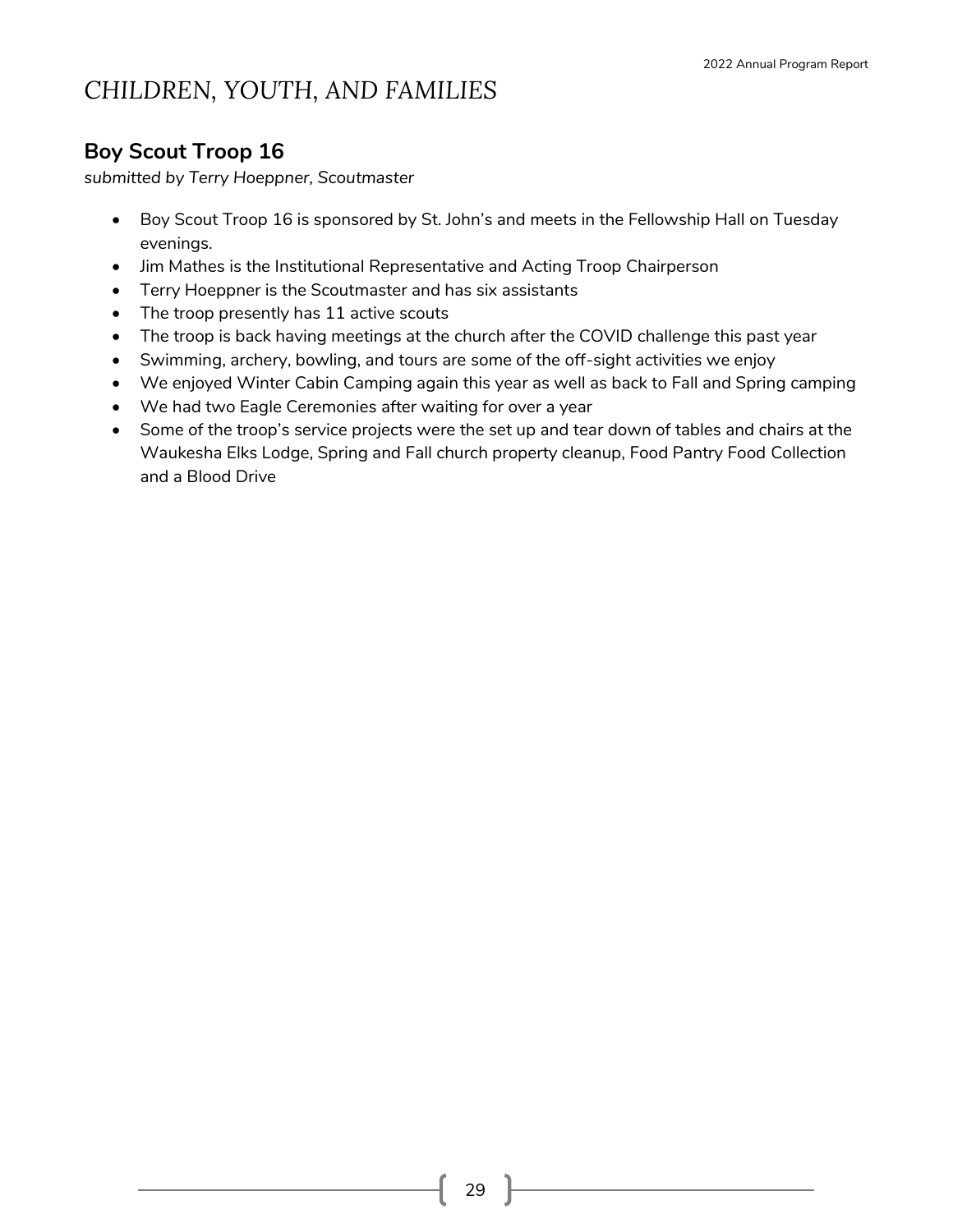## *ADULT MINISTRIES*

### **Adult Education**

*Submitted by Kathy Davis*

The Adult Ed Planning Team organized book studies, topical discussions, and lectures during the period of October 2020 through April 2021.

October through December 2020

- The initial book study, America's Original Sin: Racism, White Privilege and the Bridge to a New America by Jim Wallis, was facilitated by Pr. Brian Halverson via Zoom on Saturday mornings.
- Pr. Karen Natterstad facilitated a lecture/discussion series titled "Bible Basics". The sessions were held on Tuesday evenings via Zoom.

September 2020

• A book study, We Make the Road by Walking by Brian D. McLaren, facilitated by Pr. Brian Halverson.

#### January 2020

• Lutheran Questions, Lutheran Answers by Martin Marty, a six-session book study was facilitated by Pr. Brian Halverson and Adult Ed team members. The sessions were held via Zoom on Saturday mornings.

#### Lent 2020

• Holy Expectations study and sermon series facilitated by Pr. Brian on Saturdays and by Pr. Karen on Tuesdays. Pastors Brian, Karen, and Frank each preached two Sundays on the topic of Expectations during Lent.

#### Easter season 2020

• A 6-session series titled "Gift, Gratitude and Joy: Finding Our Sacred Roots in God's Creation" was facilitated by Joanna Salinas and Pr. Karen. The sessions were held on Saturdays via Zoom.

The Adult Ed Planning team conducted a survey in spring 2021 to determine St. John's members' interest in adult ed and suggestions for topics and the best times to schedule sessions. There were 64 responses with most respondents being married, empty nesters or retired. The key take-aways from the survey were: the largest number of respondents were interested in fellowship. The second largest number of respondents were interested in adult ed with the following parameters:

- Sunday is the best day, held at church, morning or evening but not as much between services
- Bible focus, with a mix of members wanting in-depth, expert-led studies with others wanting easy/approachable shorter series
- Length of sessions should be at least 60 minutes with larger groups that can be divided for small group discussion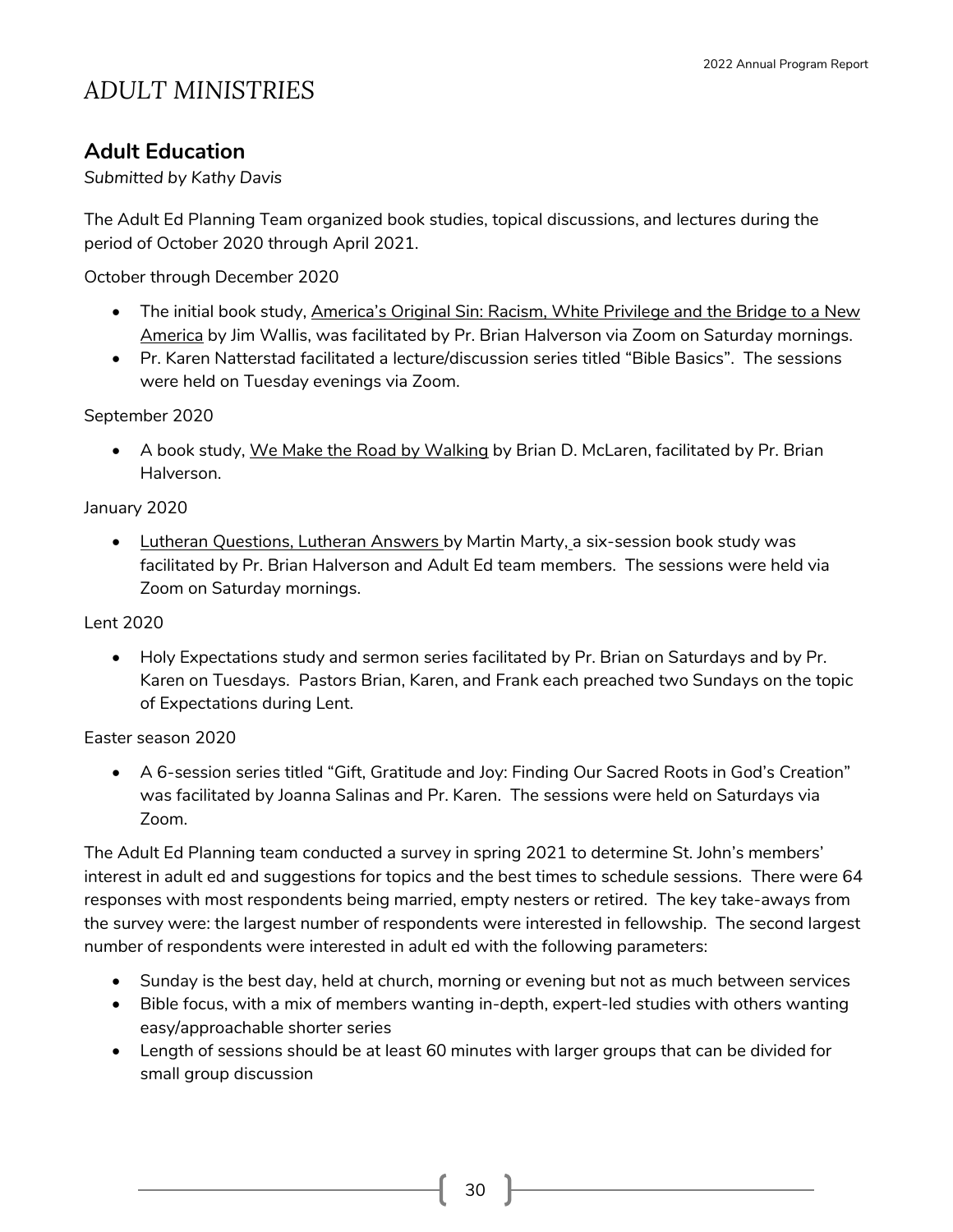## *ADULT MINISTRIES*

#### Fall 2021

• A book study, The Walk by Adam Hamilton, was coordinated by a team led by Pr. Frank Janzow.

December 2021 – January 2022

- St. John's Academy Pr. Kris Ruffatto gave three lectures:
- The Psalms as a Guide to the Spiritual Life
- Prophecy and the Future
- The Biblical Witness for Changing Laws for Changing Times

#### February 2022

• Bruce Campbell gave a reading from his book, A Fullness of Uncertain Significance

March-April 2022

• Rev. Carol Wasemiller facilitated a study of the book by Bishop Curry, Love is the Way. The sessions were held on Sunday afternoon and Wednesday evenings via Zoom.

The Adult Ed Planning team members are currently Kathy Davis, Pr. Brian Halverson, Chris Klink, Patrice Krimpelbein, Teri Quam, Mark & Mary Sabin. Initially, the team also included Stephanie Broussard and Carolyn Krause. I want to thank them all for their commitment and efforts to promote adult education at St. John's.

### **Small Groups**

Small Groups continue to be a vital part of the ministry at St. John's. There are study groups, service groups, music groups, and social groups.

In the Fall of 2022, we had a congregation-wide book study of **The Walk: Five Essential Practices of** the Christian Life, by Adam Hamilton. Several groups discussed the book, some current groups and some new groups that met just for this study. One of the new groups continues to meet.

Following are reports from a few of the current groups. If you wish to know more about any of the groups at St. John's, please contact the office.

### **Retired Men's Meal Ministry**

*submitted by Jerry Hanson and Roy Osmon*

As the name indicates, this ministry is dedicated to providing retired men in the St. John's family the opportunity to share fellowship, a devotion and a prayer together twice each month. We meet on the first Wednesday of the month at 8:30 a.m. at Mimosa Restaurant in Brookfield, and on the third Wednesday at noon, currently at Good Eats Café in Pewaukee.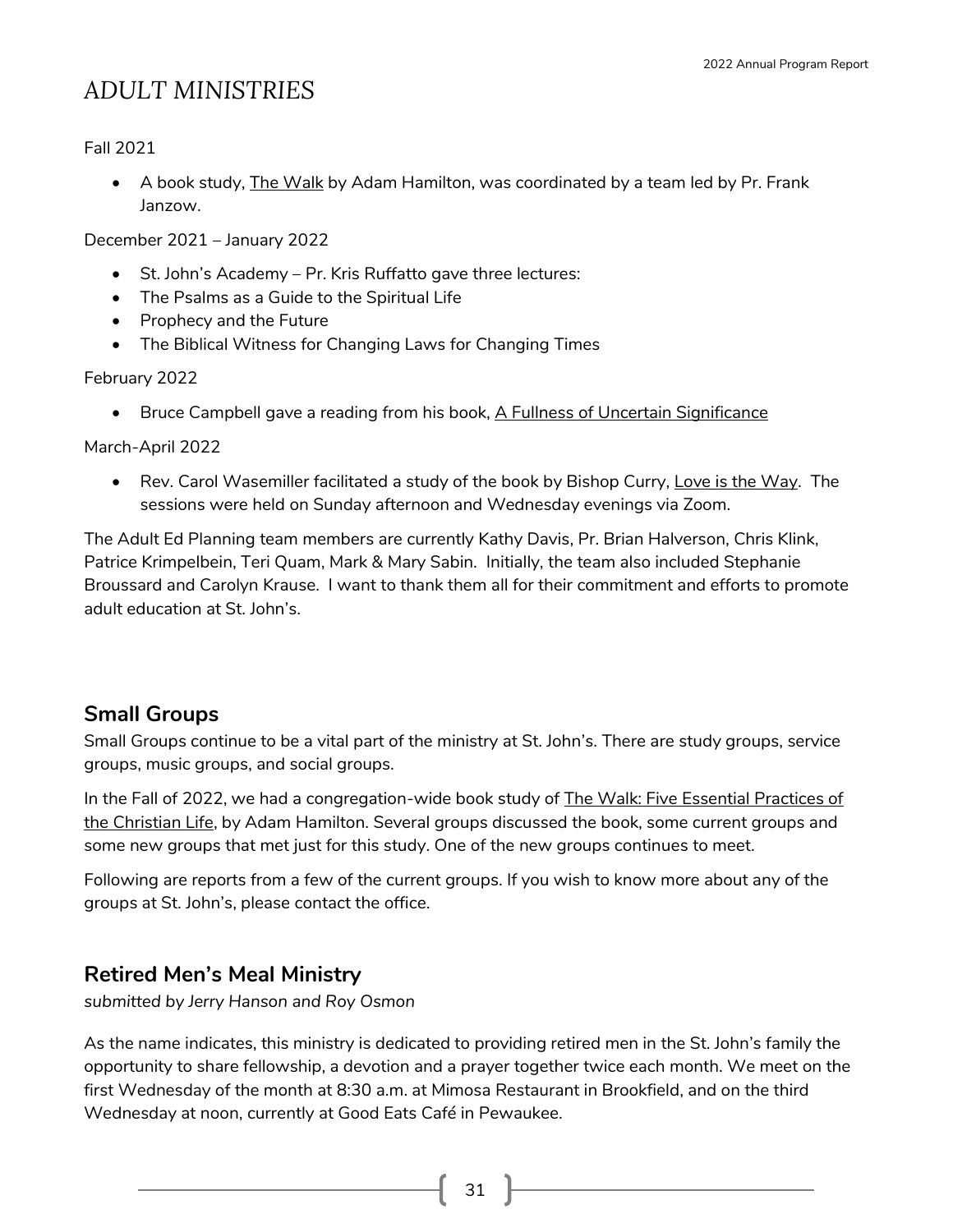## *ADULT MINISTRIES*

This is now our eighth year and going strong. Typically, 15-20 guys gather at the breakfasts and 8-12 attend the lunches. We encourage attendees to bring a friend or two along to join in the conversation and sharing of experiences and stories. We email reminders to everyone on our mailing list and always welcome additions. For questions or more information, contact either of the following who share group's leadership:

Roy Osman **Jerry Hanson** Phone: 414-405-5799 262-785-8098

Email: [rosmon@wi.rr.com](mailto:rosmon@wi.rr.com) [jerryhansonrhp@gmail.com](mailto:jerryhansonrhp@gmail.com)

### **Saturday Mornings Men's Group**

*Submitted by Ralph Berglund*

This group meets every Saturday morning during the school year. Our purpose is to provide an opportunity to grow in our relationship with God and other Christian men through book discussion and Bible study. The group normally alternates from discussing a book of interest and discussing a book of the Bible. While in the 2020/2021 school year we met via Zoom because of Covid, this past fall we started meeting in person again at church and participated in the churchwide study of Adam Hamilton's "The Walk". We followed that with a four-week session on 1st Corinthians. After the holidays we went back to Zoom because of the Covid spike and spent several weeks in a very fun discussion of "The Servant" by James Hunter. In mid-March this year we went back to in person at church and covered 2nd Corinthians over several weeks.

We look forward to starting up again in the fall, continuing with in-person meetings at church. We will be kicking off in early October participating in the 2022 churchwide book study. Bring a mug of coffee and join us for some fellowship and meaningful discussion with other Christian men. Contact Ralph Berglund (email [ralph.berglund@gmail.com](mailto:ralph.berglund@gmail.com) or phone 262-547-8231) if you would like more information.

### **Women's Monday Afternoon Study Group**

*submitted by Jan Gregoire*

We meet at 1:00 pm in the fellowship hall on the third Monday of the month September through May. We select material from various sources that we feel will lead to meaningful discussion. We are presently studying *40 Verses to Ignite Your Faith* (Surprising Insights From Unexpected Passages) by Laurie Polich Short. Anyone is welcome to join us.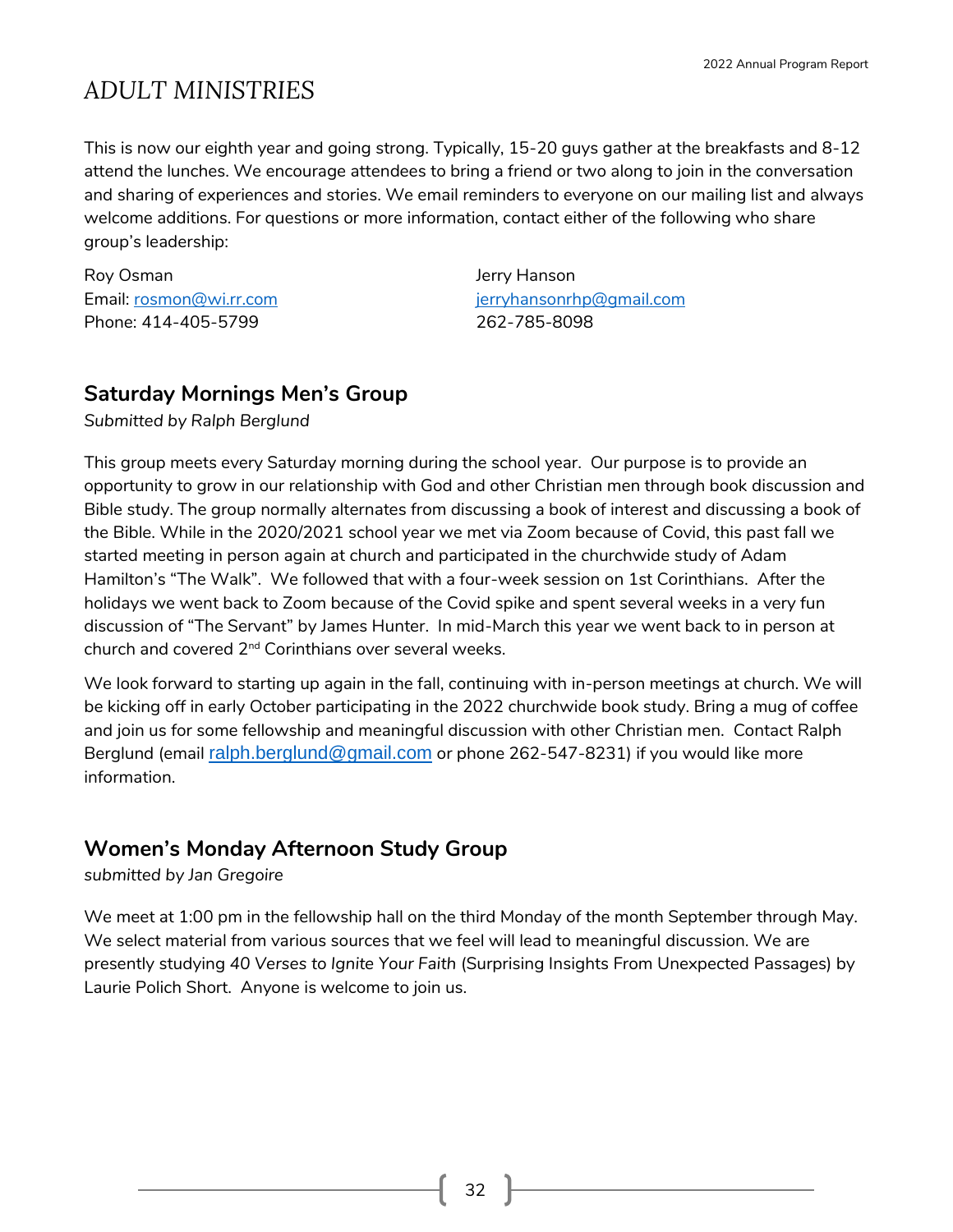### **Music Coordinator/Organist**

*submitted by Becky Whelpley, Music Director*

Dear Friends in Christ,

Is has been a joy and honor to serve St. John's! I am thankful that we were able to navigate this past year together with precautions and safety measures. I would like to thank the people of St. John's, the church staff, the choir members, instrumentalists, and pastors for all the support and collaboration. Many thanks to Kenn Anderson, Heidi Bischmann and Lisa Weiss-Cornelius for their wonderful musical leadership at St. John's.

Last August we began each 8:30 am service with a hymn sing; what a wonderful way to gather! We are certainly blessed with the generous donations received to purchase the All Creation Sings ELW supplement that we have been using this past year. The new texts and melodies are striking and very relevant to our time. This past fall the choir was able to safely meet in person and collaborated with KOTK, Handbells and brass at different times throughout the year.

In the Fall we kicked off "The Walk" bible study with a Healing Service and Prayer Labyrinth.

A highlight was changing the Christmas Music weekend to a different approach this year. We presented special collaborations all through Advent. In addition to our inside ministry, various choir members caroled at the homes of some of our homebound members leading up to Christmas and we again offered the outdoor Journey to Bethlehem on Christmas Eve.

I am so thankful to these dedicated volunteers that rehearse weekly to enhance our worship. Thank you!

During the Lenten mid-week services, we used Marty Haugen's "Holden Evening Prayer". Holy Week and Easter were especially emotional as we were able to gather together inside to worship.

Looking forward to serving with you in the coming year!

### **Handbell Choir**

*submitted by Heidi Bischmann, Handbell Choir Director*

Highlights of the 2021/2022 Handbell season include:

- Regular musicians, guests and substitute ringers Chris Anderson, Darlene Bahr, Sonja Beyerlein, Mickey Fank, Penny Holt, Sue Keith, Pam Klink, Linnea Logan, Joanna Salinas, Pauline Shoemaker, Bonnie Suhaysik, Mary Wagner and Rebecca Whelpley.
- The choir met to rehearse regularly throughout the year September through May and contributed one or two songs per month to the 8:30 am worship service.
- Devotions and prayer time at each rehearsal and worship service lift us up and give us strength as we experience love and loss in our daily lives.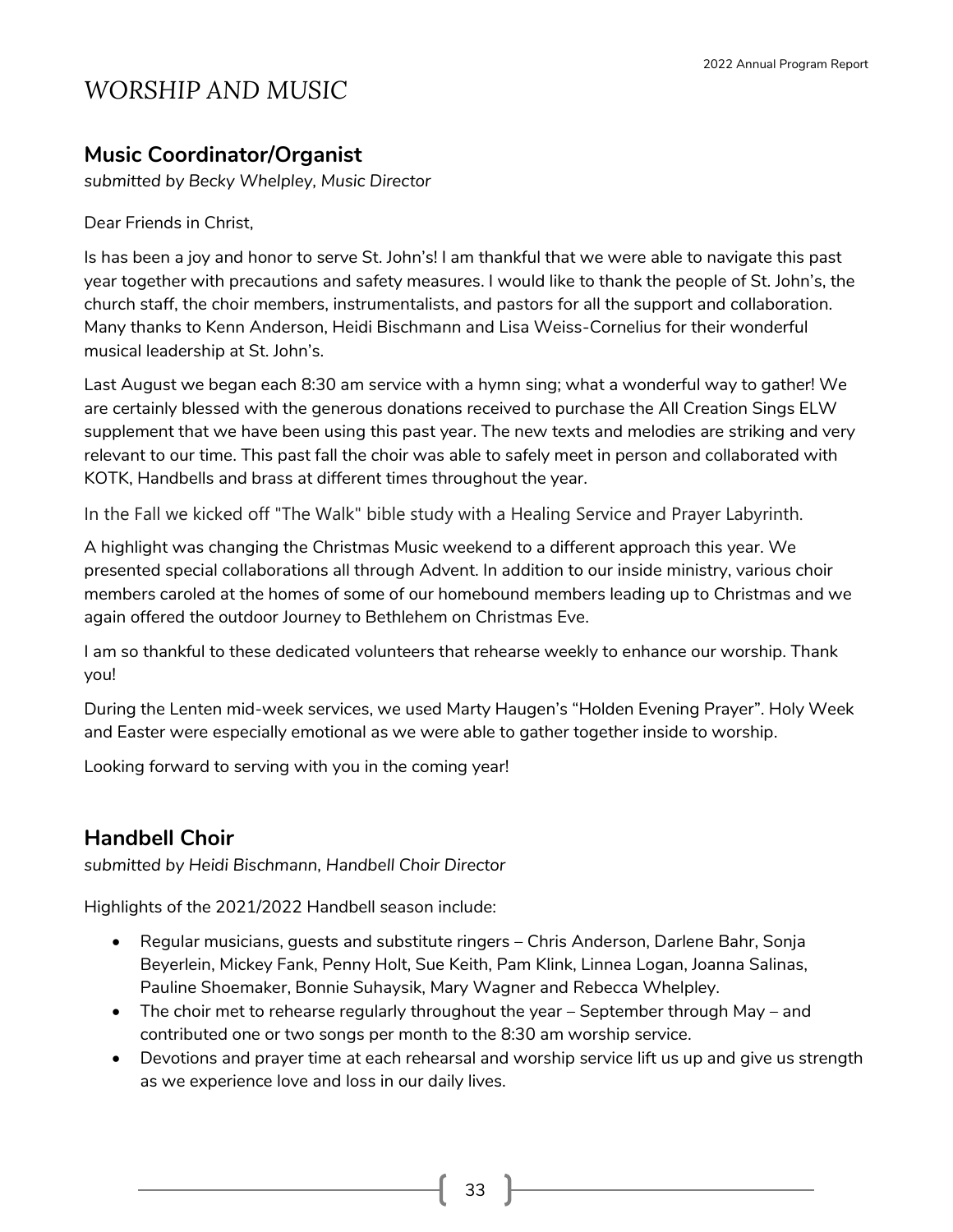- This special group of talented musicians and dedicated servants have formed deep friendships and continuously nurture one another as we share rehearsal time, worship together and serve within our St. John's community and beyond.
- A highlight for the St. John's Handbell Choir came in February as we hosted Chicago's premier handbell ensemble, The Agape Ringers, for an afternoon concert. This was a wonderful way to experience handbells at a whole new level and to meet many other musicians. A generous freewill offering with over \$1,500 was collected to offset the group's expenses. Excess monies will support future equipment purchases and maintenance of St. John's handbells.

New musicians are always invited and encouraged to join the Joyful Bells for laughter, prayer, fellowship, fun and beautiful music!

## **Kids of the Kingdom (KOTK)**

*submitted by Lisa Weiss-Cornelius*

2021-2022 was a great year. In October of 2021, KOTK started to meet weekly in person in the sanctuary. After rehearsal, we added our evening meal which was prepared by each of the families involved. A "Sign Up Genius" was used to give families a list of weeks that needed dinners. There was no cost for families to be part of KOTK, there was just a dinner contribution. The families did a wonderful job of covering meals. A few of the meals were covered by Choir members to give the parents a break.

KOTK sang about two to three times a month from October to May. They did a fabulous job of learning music and sang a number of songs with the adult choir. This intergenerational approach to adding music to the service was enjoyed by so many. We added drums to a few songs and hope to add more instruments to the next year of KOTK. This summer the Church Music Camp is a chance to get more children aware of KOTK and will encourage more enrollment for the next church year.

One of our families had been part of the Waukesha Christmas Parade. When they were injured, the KOTK kept them in our prayers and rejoiced as they were able to return to rehearsals and singing in church. Some of the special songs that we sang were the "Child's Prayer" with family members, and "My Life Is In His Hands" with the adult choir. We experienced the miracles of our members moving from wheelchairs to walkers to braces to running through church. This was an amazing year for this musical "family" to support each other and to grow together.

### **Praise Band**

*submitted by Kenn Anderson, Contemporary Music Director*

- Continue to incorporate new music with familiar songs to ensure participation and interest
- Integrated new in-ear monitor system to enhance overall volume and quality
- Enlisted fill-in musicians to maintain "full" sound for worship
- Removed all amplifiers from stage to lessen overall noise from stage area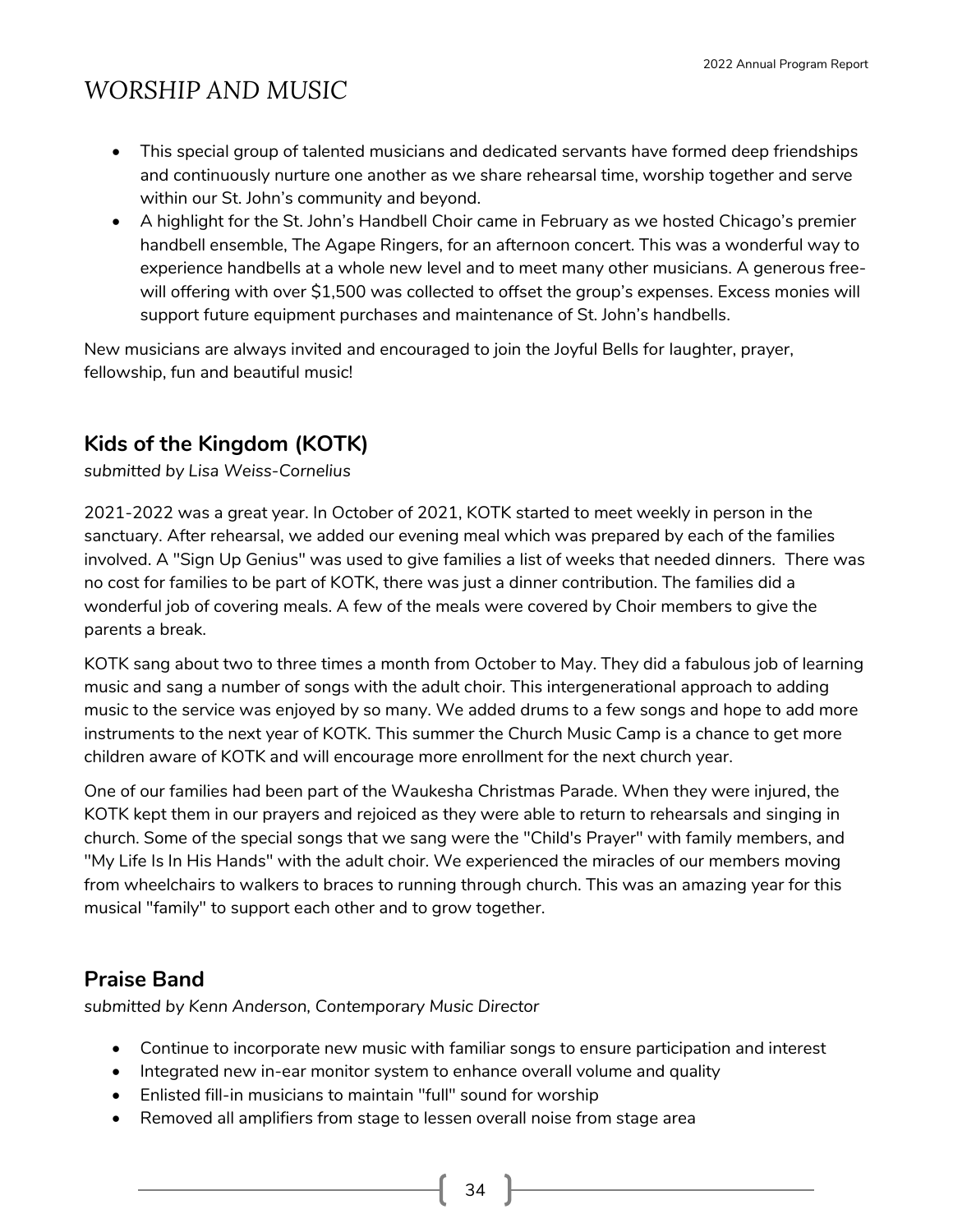- Led bluegrass service that was very well received
- Learned new music as requested
- Support sermons with appropriate music to enhance message
- Encourage congregation participation
- Held outdoor services (weather permitting)
- Cooperate with "single service" days

### **Worship Report**

This past year saw several changes in worship. We began gathering for worship in the sanctuary again this past year. We sat spaced apart and wearing masks, but we were together. Currently, masks are not required for worship.

During the summer, we worshipped at 8:30 in the sanctuary and at 10:00 outside. We gathered for one combined worship on the holiday weekends of Memorial Day, Independence Day, and Labor Day, in addition to June 4, 2021 for the annual meeting. In August, we began live streaming the 8:30 worship. In September, the later service moved to 10:30 but stayed outside until the weather became too cold.

Special Services:

| 9/11 20 <sup>th</sup> Anniversary | September 11, 2021    |                                                  |
|-----------------------------------|-----------------------|--------------------------------------------------|
| <b>Healing Service</b>            | September 19, 2021    |                                                  |
| <b>Thanksgiving Eve</b>           | November 24, 2021     | 6:30 p.m.                                        |
| <b>Christmas Eve</b>              | December 24, 2021     | 10:00 Journey to Bethlehem outside, 2:00, 4:00   |
|                                   |                       | and 7:00 in the sanctuary                        |
| Christmas Day                     | December 25, 2021     | $9:00$ a.m.                                      |
| Ash Wednesday                     | March 2, 2022         | Noon and 6:30 p.m.                               |
| Lenten Worship                    | March 2-April 6, 2022 | Noon                                             |
| Meditations on the Cross          | April 11, 2022        | 6:30 p.m.                                        |
| Maundy Thursday                   | April 14, 2022        | Noon and 6:30 p.m.                               |
| Good Friday                       | April 15, 2022        | Noon and 6:30 p.m.                               |
| Easter                            | April 17, 2022        | 6:00 a.m. in columbarium, 8:30 and 10:30 a.m. in |
|                                   |                       | the sanctuary                                    |

#### Worship Assistants:

We are blessed with people that serve during worship. Sandy Paukner is organizing communion set up and communion assistants for the 8:30 worship. Mark Aamot is scheduling ushers for the 8:30 worship. We use Sign Up Genius for lectors and communion assistants to volunteer. Thank you to both of them and for all of the volunteers who serve as ushers, communion assistants, and lectors.

#### Live Streaming:

We have an AV Team: Phil Peters, Dayne Peters, Penny Holt, Stephanie Broussard, Luke Wagner,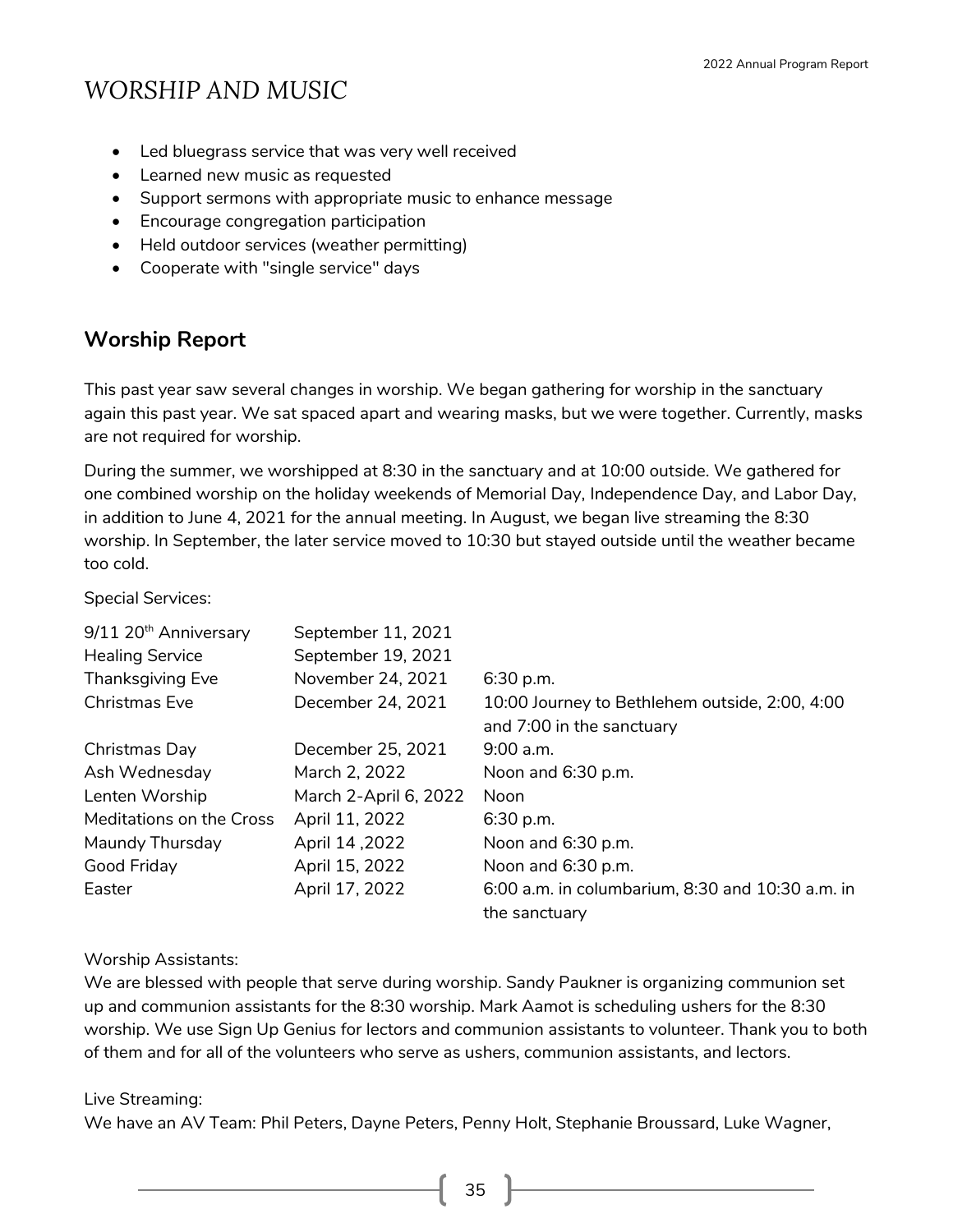Hannah Wagner, and Dave Sturgill. Thank you, Team! Worship slides and streaming would not happen without you. NOTE: We are looking to add one or two more to the team. Contact Pam Klink if you would like to be trained.

Our online presence grew when we began to live-stream in August. Initially, we streamed live to YouTube and Facebook. However, we experienced issues with our streaming bandwidth. Now we live stream to YouTube and then share the worship video on Facebook.